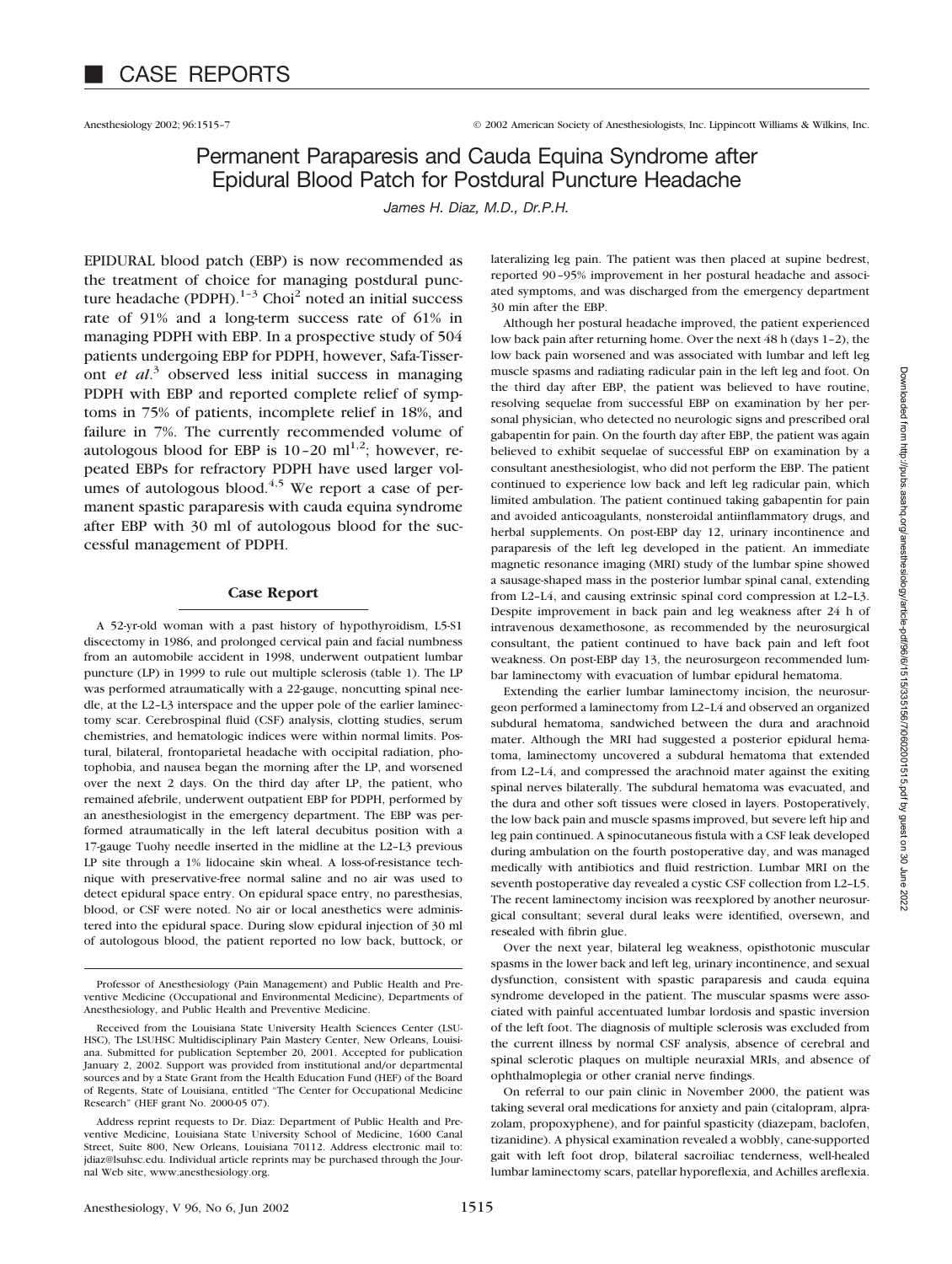| Date                                         | Procedure or Treatment                                                         | Neurologic Outcome                                                                      |
|----------------------------------------------|--------------------------------------------------------------------------------|-----------------------------------------------------------------------------------------|
| August 25, 1999                              | Lumbar puncture                                                                | Postdural puncture headache                                                             |
| August 28, 1999                              | Epidural blood patch                                                           | Headache resolved; low back and radicular pain                                          |
| September 11, 1999                           | L2-L4 lumbar laminectomy                                                       | Spinal decompression and subdural hematoma<br>evacuation                                |
| September 18, 1999<br>September 1999-present | Reexploration of lumbar laminectomy<br>Medical management and physical therapy | Repair of multiple dural leaking sites<br>Spastic paraparesis and cauda equina syndrome |

**Table 1. Chronology and Outcome of Treatments**

The patient began taking a new combination of oral medications for anxiety and chronic pain (zolpidem, tramadol, gabapentin, rofecoxib) and for painful myospasticity (baclofen, tizanidine), and was gradually weaned from the propoxyphene and benzodiazepines. With the addition of aggressive physical therapy and plantar left foot support, the patient's pain and mobility improved over the next 6 months with fewer myospastic attacks.

## **Discussion**

Epidural blood patch (EBP) is the currently accepted treatment of choice for postdural puncture headache (PDPH) because of its high initial success rates (over 70%), low failure rates (less than 10%), and infrequent complications. $1-3$  The ideal volume of blood to be injected during EBP is between 10 and 20 ml, although some investigators have recommended larger volumes as directed by the onset of backache, neckache, or radicular pain. $1,3-5$  Bart and Wheeler<sup>6</sup> compared treatment with EBP using 10 ml of autologous blood with epidural saline patch (ESP) of 30 ml in patients with PDPH after spinal anesthetics with 25-gauge needles and epidural anesthetics with 17-gauge needles. In the PDPH populations compared, EBP was significantly superior to ESP in resolving PDPH.6 Taivainen *et al.*<sup>5</sup> compared EBP for PDPH using 10 ml of autologous blood to EBP for PDPH with 11 to 15 ml of blood and found no difference between the 2 groups.

The most common complication associated with EBP is low back pain. $\frac{7}{7}$  Other rare, transient complications have included aseptic meningitis,<sup>8</sup> lumbovertebral syndrome,<sup>9</sup> radicular pain,<sup>10</sup> bradycardia,<sup>11</sup> fever,<sup>12</sup> and seizures.<sup>13</sup> Spinal hematoma is a known complication of dural puncture. It may occur spontaneously, and can cause transient or permanent paraparesis.<sup>14,15</sup> Spinal hematoma has also occurred after dural puncture in anticoagulated patients,15,16 and in patients with renal failure,17 liver failure,18 and thrombocytopenia.18 Tekkok *et al.*<sup>19</sup> reported the surgical evacuation of a spinal epidural hematoma in a woman without coagulopathy, who underwent a series of six EBPs to manage PDPH after repeated epidural phenol injections for chronic pain.

In this case, EBP was successful in relieving PDPH, was associated with common side effects, and was not associated with excessive bleeding, paresthesias, or recognized dural puncture. The delayed presentation of severe neurologic findings in this case was inconsistent

with pioneering animal investigations conducted by Di-Giovanni *et al*. <sup>20</sup> that demonstrated disappearance within days of 2 ml of autologous blood injected epidurally in goats. The 30-ml EBP clotted, initially relieving PDPH; defibrinated over time; and reorganized into a dense mass, possibly more seroma than hematoma, by post-EBP day 12. In addition, the contribution of leaking CSF to the mass effect may have expanded the remaining elements of the EBP and the phagocytic process, contributing progressively to the compression of the terminal spinal cord and cauda equina. The initial MRI study demonstrated a lumbar mass effect that caused extrinsic cord compression from L2–L4, consistent with a posterior spinal epidural hematoma. However, spinal decompression showed the hematoma to be sandwiched between the dura and arachnoid mater, tamponading any possible CSF leakage. Aldrete and Brown<sup>21</sup> also reported subdural hematoma after EBP without observed dural puncture, but the EBP was injected through an epidural catheter presumed to have migrated intrathecally. Spinal reexploration for CSF fistula revealed multiple CSF leaks at previous LP and laminectomy sites. These dural rents may have opened subdural tunnels for the EBP to follow. Postlaminectomy fibrosis with obliteration of the epidural space may also have compromised epidural space identification, predisposing to dural puncture, as occurred in the case of subdural hematoma after repeated epidural phenol injections with presumed fibrosis.<sup>19</sup>

In conclusion, we have reported a case of permanent spastic paraparesis with the cauda equina syndrome after EBP for PDPH. The only steps in the EBP process in this case that were unconventional included an EBP volume of 30 ml and a short post-EBP supine observation period of 30 min, instead of the recommended 1-2 h.<sup>5</sup> These steps were not, however, inconsistent with the experiences of other investigators, managing similar patients with PDPH by EBP.<sup>5,6</sup> The low back and radicular pain reported by the patient during the week after EBP were assessed by two physical examinations and considered consistent with typical post-EBP sequelae. The dramatic onset of left leg weakness and urinary incontinence 12 days after EBP precipitated immediate radiographic and neurosurgical evaluation for spinal compression.

Epidural blood patch for PDPH should be limited to 10–20 ml of autologous blood, injected as close to the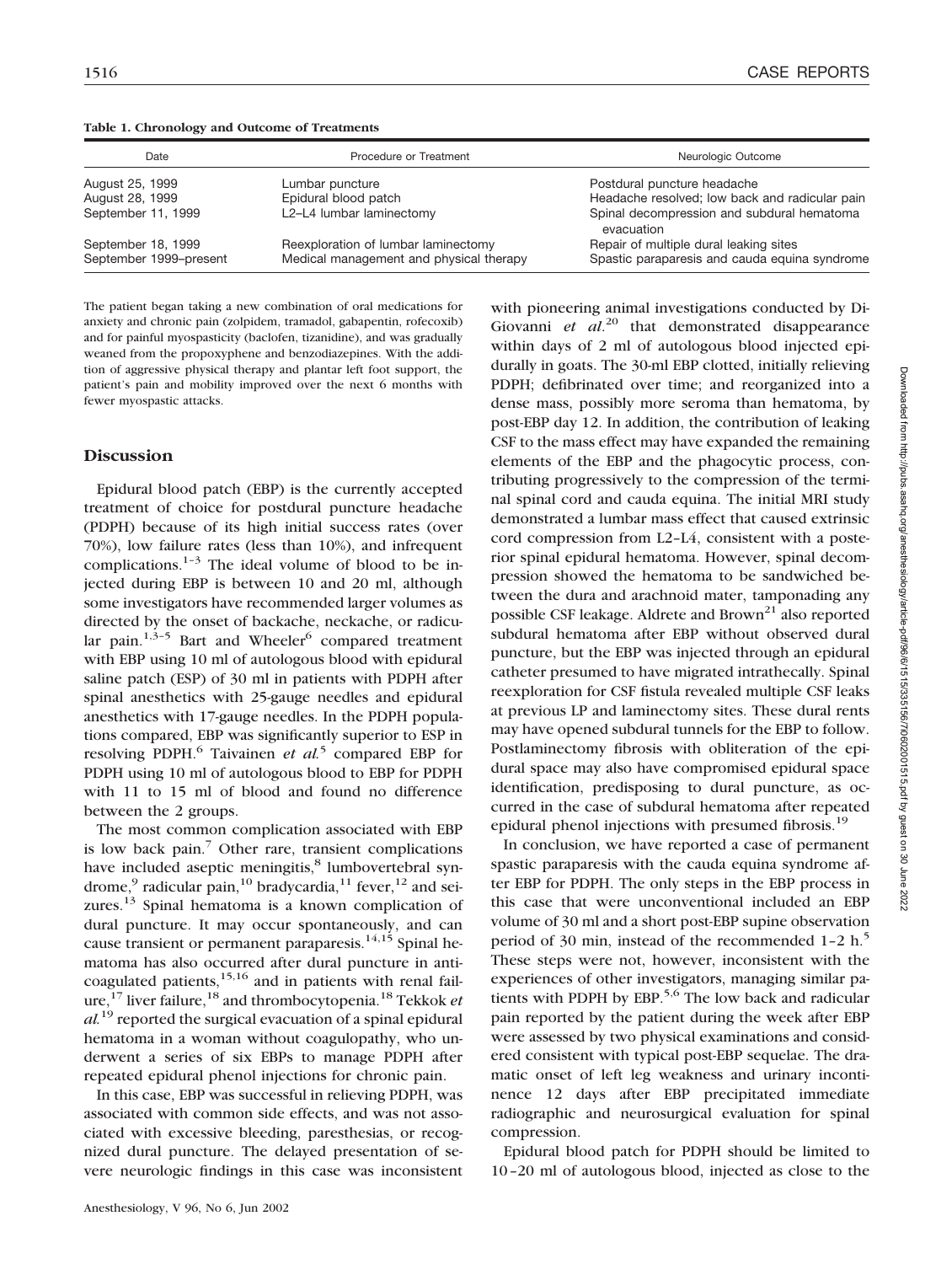initial dural puncture site as possible, with injection halted by patient reports of significant low back or leg pain. Epidural blood patch should be followed by a 1 to 2 h period of supine bedrest to allow the EBP to clot and adhere locally.<sup>5</sup> Anesthesiologists must remain vigilant for spinal compression after EBP for PDPH, especially in postoperative laminectomy and postphenol neurolysis patients at greater risk of dural puncture.<sup>19</sup> Surgical decompression of the terminal cord and cauda equina must be immediate, and complete recovery or transient neurologic outcomes cannot be assured.

### **References**

1. Neal JM: Update on postdural puncture headache. Techniques in Regional Anesthesia and Pain Management 1998; 2:202–10

2. Choi PTL: Management of postdural puncture headache. Techniques in Regional Anesthesia and Pain Management 2001; 5:41–5

3. Safa-Tisseront V, Thormann F, Malassine P, Henry M, Riou B, Coriat P, Seebacher J: Effectiveness of epidural blood patch in the management of postdural puncture headache. ANESTHESIOLOGY 2001; 95:334–9

4. Szeinfeld M, Ihmeidan IH, Moser MM, Machado R, Klose KJ, Serafini AN: Epidural blood patch: Evaluation of the volume and spread of blood injected into the epidural space. ANESTHESIOLOGY 1986; 64:820–2

5. Taivainen T, Pitkenen M, Tuominen M, Rosenberg PH: Efficacy of epidural blood patch for postdural puncture headache. Acta Anaesthesiol Scand 1993; 37:702–5

6. Bart AJ, Wheeler AS: Comparison of epidural saline placement and epidural

blood placement in the treatment of post-lumbar-puncture headache ANESTHESI-OLOGY 1978; 48:221–3

7. Abouleish E, De la Vega S, Blandinger I, Tio T: Long-term follow-up of epidural blood patch. Anesth Analg 1975; 54:459–63

8. Oh J, Camann W: Severe, acute meningeal irritative reaction after epidural blood patch. Anesth Analg 1998; 87:1139–40

9. Palmer JH, Wilson DW, Brown CM: Lumbovertebral syndrome after repeat epidural blood patch. Br J Anaesth 1997; 78:334–6

10. Cornwall RD, Dolan WM: Radicular back pain after lumbar epidural blood patch. ANESTHESIOLOGY 1975; 43:692–3

11. Andrews P, Ackerman W, Juneja M, Cases-Cristobal V, Rigor BM: Transient bradycardia associated with extradural blood patch after inadvertent dural puncture in patients. Br J Anaesth 1992; 69:401–3

12. Crawford JS: Experiences with epidural blood patch. Anaesthesia 1980; 3:513–5

13. Bolton V, Leight C, Scanlon T: Postpartum seizure after epidural blood patch and intravenous caffeine sodium benzoate. ANESTHESIOLOGY 1989; 70:146–9 14. Edleson R, Chernik N, Posner J: Spinal subdural hematomas complicating

lumbar puncture. Arch Neurol 1974; 31:134–7

15. Owens E, Kasten G, Hessel E: Spinal subarachnoid hematoma after lumbar puncture and heparinization: A case report, review of the literature, and discussion of anesthetic implications. Anesth Analg 1986; 65:1201–7

16. DeAngelis J: Hazards of subdural and epidural anesthesia during anticoagulant therapy: A case report and review of the literature. Anesth Analg 1972; 51:676–9

17. Grejda S, Ellis K, Arino P: Paraplegia following spinal anesthesia in a patient with chronic renal failure. Reg Anesth 1989; 14:155–7

18. Laglia A, Eisenberg R, Weinstein P, Mani R: Spinal epidural hematoma after lumbar puncture in liver disease. Ann Intern Med 1978; 88:515–6

19. Tekkok IH, Carter DA, Brinker R: Spinal subdural haematoma as a complication of immediate epidural blood patch. Can J Anaesth 1996; 43:306–9

20. DiGiovanni AJ, Galbert MW, Wahle WM: Epidural injection of autologous blood for postlumbar-puncture headache. II. Additional clinical experiences and laboratory investigation. Anesth Analg 1972; 51:226–32

21. Aldrete JA, Brown TL: intrathecal hematoma and arachnoiditis after prophylactic blood patch through a catheter. Anesth Analg 1997; 84:233–4

Anesthesiology 2002; 96:1517–8 © 2002 American Society of Anesthesiologists, Inc. Lippincott Williams & Wilkins, Inc.

# Facilitation of Passing the Endotracheal Tube over the Flexible Fiberoptic Bronchoscope Using a Cook® Airway Exchange Catheter

*Chakib M. Ayoub, M.D.*,\* *Antoine M. Lteif, M.D.*,\* *Marwan S. Rizk, M.D.*,† *Naji M. Abu Jalad, M.D.*,† *Usamah Hadi, M.D.* ‡, *Anis S. Baraka, M.D., F.R.C.A.*§

THE advancement of the endotracheal tube (ETT) over a flexible fiberoptic bronchoscope (FOB) is often impeded by obstruction at the epiglottis or the arytenoids.<sup>1-3</sup> This is usually attributed to the creation of a cleft along the ETT bevel by the difference in the outer diameter (OD) of the FOB and the internal diameter of the ETT. Inability to pass the tube into the trachea leaves the airway unprotected and may also result in injuries to the larynx.

Various maneuvers and endotracheal tube designs have been described to overcome this problem. The current report was designed to assess the feasibility and ease of passing the ETT over the FOB by using a Cook airway exchange catheter. $2-4$ 

Downloaded from http://pubs.asahq.org/anesthesiology/article-pdf/96/6/1515/335156/7i0602001515.pdf by guest on 30 June 2022

## **Case Report**

With institutional review board approval and patients' consent, 50 patients aged 20–76 yr, scheduled to undergo elective general anesthesia with tracheal intubation, were enrolled in the study. Patients included 23 women and 27 men, with ASA physical status I–III. Patients weighting more than 90 kg, patients having a history or signs of difficult airway, diabetics, and patients at risk for aspiration of gastric content were excluded from the study.

Anesthesia was induced with intravenous fentanyl  $1 \mu g/kg$ , midazolam 1–2 mg, propofol 1–2 mg/kg, and vecuronium 0.1 mg/kg. After complete neuromuscular block was achieved as monitored by a peripheral nerve stimulator, a Berman intubating airway was inserted. One investigating anesthesiologist performed all of the tracheal intubations by advancing the FOB (3.8 mm Olympus LF2) through the oral airway, pharynx, larynx, and trachea until the carina was visualized. Mallinkrodt 7.5 and an 8.0 mm inner diameter (ID) endotracheal tube (ETT) were used for women and men respectively.

The lubricated ETT was then advanced into the oral airway with the preformed concavity oriented anteriorly (12 o'clock). If insertion was impeded, a lubricated  $2.3$  mm Cook® airway exchange catheter was inserted *via* the ETT beside the FOB until the tip of the catheter was visualized near the carina; the ETT was then advanced over the bronchoscope and the Cook® exchange catheter. If this maneuver failed to pass the tube into the trachea after two or three attempts, both the FOB and ETT were removed and tracheal intubation was performed by direct rigid laryngoscopy. In each case, the ease of ETT

<sup>\*</sup> Assistant Professor, † Resident, § Professor and Chairman, Department of Anesthesiology; ‡ Clinical Associate Professor Department of Otolaryngology.

Received from the American University of Beirut Medical Center, Beirut, Lebanon. Submitted for publication August 8, 2001. Accepted for publication January 2, 2002. Support was provided solely from institutional and/or departmental sources.

Address reprint requests to Dr. Ayoub: Department of Anesthesiology, American University of Beirut, P.O. Box 11 0236, Beirut, Lebanon. Address electronic mail to: chakib.ayoub@aub.edu.lb. Individual article reprints may be purchased through the Journal Web site, www.anesthesiology.org.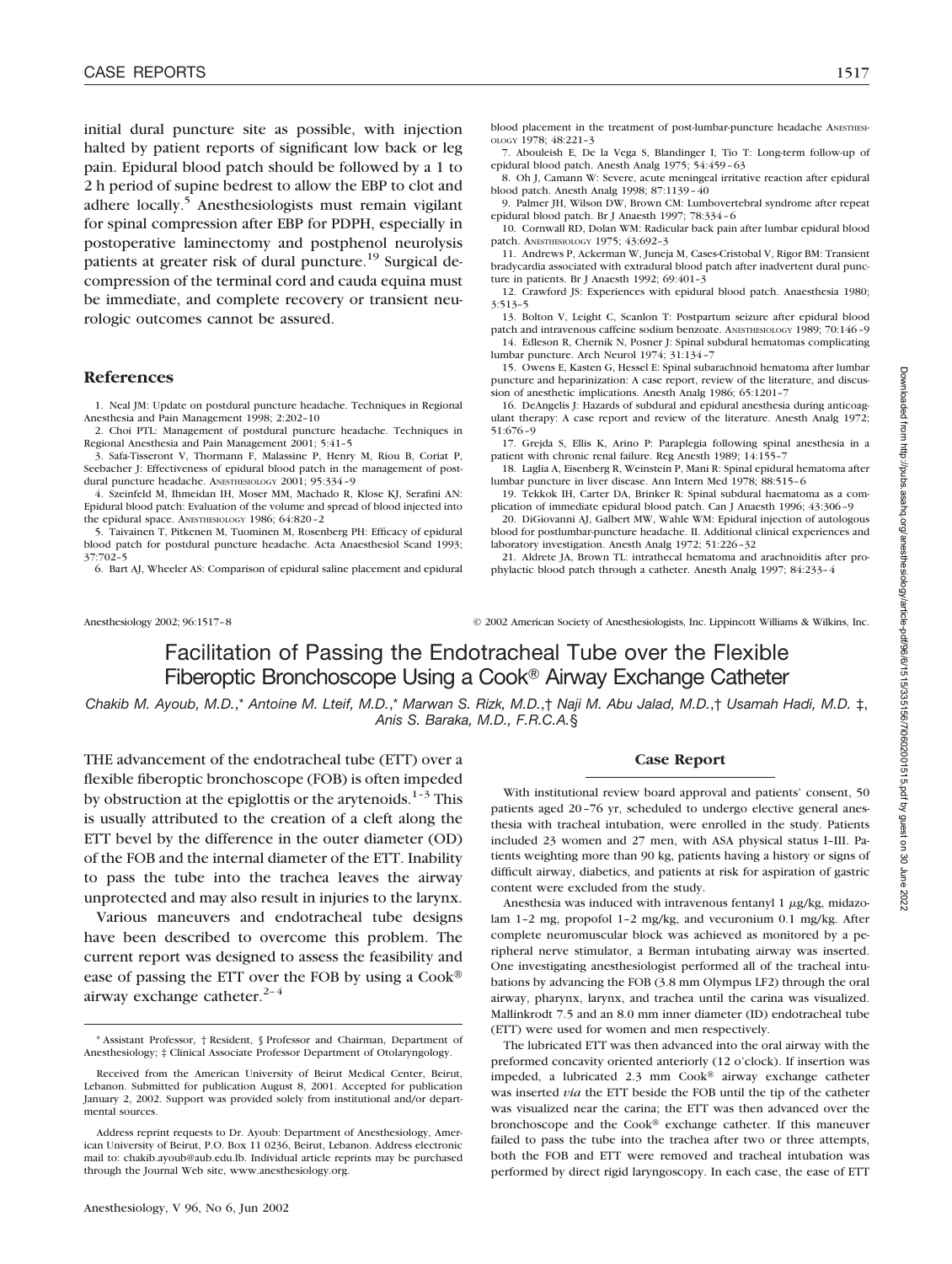**Table 1. Ease of Advancing the Endotracheal Tube over the Cook Airway Exchange Catheter into the Trachea**

| Successful advancement                                               | No. of patients |  |  |  |
|----------------------------------------------------------------------|-----------------|--|--|--|
| Accomplished in one attempt<br>Accomplished in two to three attempts | 9<br>6          |  |  |  |
| Unsuccessful                                                         |                 |  |  |  |

The number of attempts required to achieve successful tracheal intubation using the Cook® airway exchange catheter.

advancement was graded as follows: grade I indicates successful advancement of the ETT over the FOB; grade II indicates successful advancement of the ETT over the FOB by using a  $Cook^{\circledR}$  airway exchange catheter; and grade III indicates that ETT passage was unsuccessful despite the use of the Cook® airway exchange catheter, and intubation was performed by direct laryngoscopy. Also, the incidence of successful advancement of the tube over the FOB and the Cook airway exchange catheter passage into the trachea was compared with the incidence of failure to pass the tube. Each patient served as her or his own control.

Chi-square was used to compare the incidence of successful passage of the ETT over the FOB with the incidence of success after the use of the Cook<sup>®</sup> exchange catheter.  $P < 0.05$  was considered statistically significant.

Fifty patients were enrolled in the study. There was no significant difference in age, sex, height, and score between grade I patients<sup>3,4</sup> and grade II and grade III patients. $1,6$  The ETT was successfully advanced over the FOB in 68% of the patients (34 out of 50). The Cook® airway exchange catheter was used to treat the remaining 32% of patients (16 of 50 patients). Out of the 16 patients who used a Cook catheter, successful intubation was 94% (15 of 16 patients). The incidence of success after the two techniques, *i.e*., 68% *versus* 94%, was statistically significant ( $P \leq 0.05$ ).

The resistance to passage of the 7.5 mm and the 8.0 mm ETT using the Cook® exchange catheter and the FOB was not different. Passing the tube was accomplished at the first attempt in 9 out of the 16 patients, after two to three attempts in 6 patients, and was unsuccessful in the last patient (table 1).

## **Discussion**

The value of the flexible bronchoscope in the management of difficult tracheal intubation is well established. However, successful advancement of the FOB and visualization of the carina does not ensure successful advancement of the ETT over the FOB into the trachea. This was attributed to the "hanging up" of the tip of the conventional preformed plastic tubes (Murphy's tip) on the epiglottis during nasal fiberoptic intubation, or the arytenoids during oral fiberoptic intubation.<sup>1,2</sup> The cause of this hanging up is the creation of a cleft along the ETT bevel by the difference in the OD of the FOB and the internal diameter of the ETT. This situation may leave the airway unprotected, and may also result in airway bleeding, damage to the arytenoid cartilages or epiglottis, or swelling of the airway, making subsequent tracheal intubation attempts more difficult.

To overcome this obstruction, rotating the ETT 90° counterclockwise has been advocated.<sup>2</sup> This will allow the Murphy's tip to realign from the horizontal to the vertical plane, making it less likely to encounter any laryngeal structures.<sup>5</sup> Brull recommended using a spiralwound wire reinforced  $ETT<sup>4</sup>$ . The greater side-to-side flexibility and the more obtuse angle at the distal end makes it less likely to impinge on pharyngeal structures, epiglottis, or the arytenoid cartilages during its advancement into the trachea. Marsh<sup>6</sup> and Rosenblatt<sup>7</sup> proposed the double setup tubes; they have shown that when the tip of an uncuffed lubricated pediatric ETT protrudes beyond the tip of the ETT to be used during fiberoptic intubation, it will fill the space that otherwise exists between the latter tube and the FOB. This minimizes the difference in diameters and allows the tube to be easily threaded into the trachea.

In the current report, we have found that inserting a  $Cook^{\circledR}$  airway exchange catheter beside the FOB facilitates the advancement of the ETT into the trachea, without the need for external laryngeal manipulation of the neck or 90° counterclockwise rotation of the tube, or both. This may be explained by the fact that the presence of the FOB and the Cook® airway exchange catheter together within the lumen of the ETT may decrease the size of the cleft and consequently centralize the ETT in front of the glottis. As a result, the likelihood of impingement on the arytenoid cartilages will decrease, and the chances of passing the ETT into the trachea without resistance will increase.

The presence of the FOB in the trachea allows the visualization of the tip of the Cook<sup>®</sup> airway exchange catheter, which will confirm its proper positioning and prevents its overinsertion, and hence will minimize the possible risks associated with the use of these catheters.8

In conclusion, the current report shows that advancing the endotracheal tube into the trachea over the FOB may fail in almost one-third of patients. In these patients, successful tracheal intubation can be achieved by introducing a Cook $\mathcal{D}$  airway exchange catheter beside the FOB. The successful passage may result from centralizing the tube by both the FOB and the  $Cook^{\circledR}$  catheter in front of the glottis, which decreases the likelihood of impingement on the arytenoids.

### **References**

1. Ovassapian A, Yelich SJ, Dykes MHM, Brunner EE: Fiberoptic nasotracheal intubation–incidence and causes of failure. Anesth Analg 1983; 62:692–5

2. Schwartz D, Johnson C, Roberts J: A maneuver to facilitate flexible fiberoptic intubation. ANESTHESIOLOGY 1989; 71:470–1

3. Katsnelson T, Frost EA, Farcon E, Goldinger PL: When the endotracheal tube will not pass over the flexible fiberoptic bronchoscope. ANESTHESIOLOGY 1992; 76:151–2

4. Brull SJ, Wiklund R, Ferris C, Conelly NR, Ehrenwerth J, Silverman DG: Facilitation of fiberoptic orotracheal intubation with a flexible tracheal tube. Anesth Analg 1994; 78:746–8

5. Rogers S, Benumof J: New and easy techniques for fiberoptic endoscopyaided tracheal intubation. ANESTHESIOLOGY 1983; 59:569–72

6. Marsh NJ: Easier fiberoptic intubations. ANESTHESIOLOGY 1992; 76:860–1

7. Rosenblatt WH: Overcoming obstruction during bronchoscope-guided intubation of the trachea with the double setup endotracheal tube. Anesth Analg 1996; 83(1):175–7

8. Baraka A: Tension pneumothorax complicating jet ventilation via a Cook<sup>®</sup> airway exchange catheter. ANESTHESIOLOGY 1999; 91(2):557–8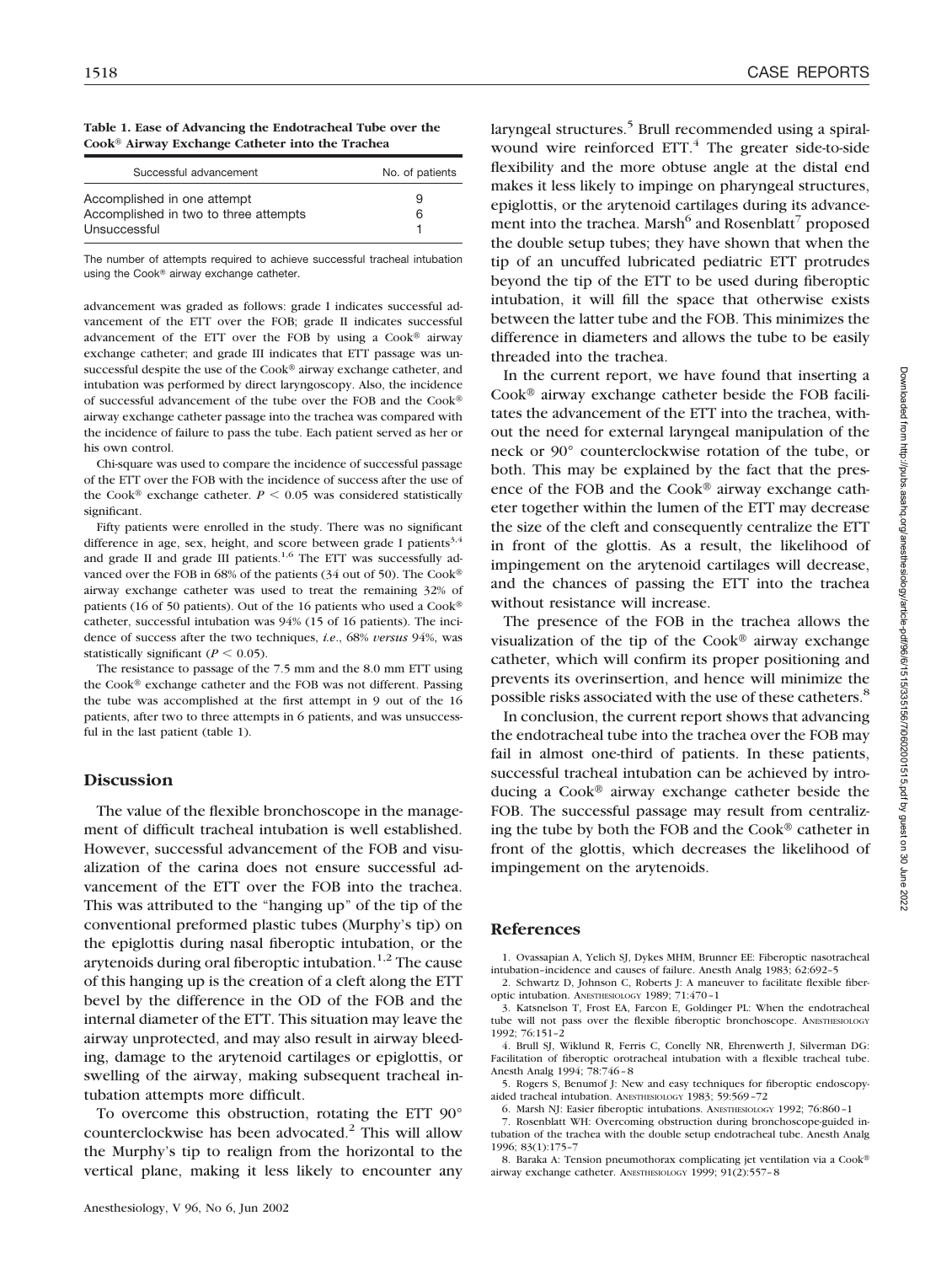Anesthesiology 2002; 96:1519–20 © 2002 American Society of Anesthesiologists, Inc. Lippincott Williams & Wilkins, Inc.

# Failed Intubation Managed with Subcricoid Transtracheal Jet Ventilation followed by Percutaneous Tracheostomy

*Jigeeshu V. Divatia, M.D.*,\* *Nilu Bhadra, M.D.*,† *Atul P. Kulkarni, M.D.*,‡ *Sanjay M. Upadhye, M.D.*,\*

FAILED intubation, coupled with the inability to ventilate the lungs of an apneic patient by use of facemask, is a life-threatening emergency. Transtracheal jet ventilation (TTJV) is an established technique of providing emergency airway access and maintaining gas exchange in a cannot-intubate, cannot-ventilate situation.<sup>1,2</sup> This is, however, a temporary measure, and it may be necessary to establish a definitive airway. The authors report a case in which emergency ventilation in a cannot-intubate, cannot-ventilate situation in the intensive care unit (ICU) was initiated with TTJV through an endotracheal cannula inserted below the cricoid cartilage. Airway access was secured by percutaneous tracheostomy performed over a guide wire inserted through the transtracheal cannula.

### **Case Report**

A 66-yr-old, 59-kg woman was brought to the ICU with severe airway obstruction from a large  $8 \times 10$  cm, stony hard, lobulated tumor on both sides of the neck and crossing the midline. She was unresponsive and cyanotic, with slow, gasping respirations, Her heart rate was 70 beats/min and  $Spo<sub>2</sub>$  was 70%. Urgent tracheal intubation was performed by the consultant intensivist. Laryngoscopy allowed us to easily visualize the larynx; however there was considerable resistance to passage of the endotracheal tube beyond the vocal cords. The airway was secured with a 6.0-mm cuffed endotracheal tube and mechanical ventilation was initiated. After 1 h, the patient was conscious and responsive, her Spo<sub>2</sub> had increased to 98%, and she was hemodynamically stable. She received chemotherapy for a presumptive diagnosis of lymphoma. The plan was to extubate the trachea, if the tumor proved to be responsive to chemotherapy. The patient also received enteral feeds *via* a nasogastric tube.

Five days later, there was minimal reduction in the size of the tumor. That afternoon, the patient self-extubated. There was considerable bleeding from the oral cavity. At the same time, she vomited. Oral suction was performed, and 100% oxygen was given by facemask and a self-inflating bag with a reservoir. Her saturation concentration decreased to 85%. Direct laryngoscopy failed to visualize the larynx because of profuse bleeding, the presence of vomitus, and distorted anatomy. The patient then became apneic, and bag and mask ventilation proved to be impossible, despite insertion of an oropharyngeal airway. Her  $Spo<sub>2</sub>$  decreased to 65%. We then decided to perform TTJV.

On extension of the neck, the cricoid cartilage could be identified with some difficulty. The cricothyroid membrane was covered by the

tumor and could not be identified; however, the tumor mass was not as prominent about a finger's breadth below the cricoid cartilage. By this time  $Spo<sub>2</sub>$  had decreased to 40%. A 14-gauge needle was inserted at the first attempt into the trachea, below the cricoid cartilage. Jet ventilation was delivered by a manual jet injector connected to the wall oxygen outlet, with the pressure reduced to 40 psi. There was effective expansion of the chest; simultaneously, air was noticed blowing out from the pharynx and mouth. Manual jet ventilation was continued to produce adequate chest expansion, at a rate of 10–12 breaths/min. The patient's  $Spo<sub>2</sub>$  increased to 95%.

We then proceeded with a percutaneous tracheostomy using the Griggs technique<sup>3</sup> and the SIMS Portex (SIMS Portex Limited, Hythe, Kent, UK) kit.<sup>4</sup> A guide wire was passed through the tracheal cannula, into the trachea, and the cannula was removed. A skin incision was made around the guidewire. A short tapered dilator was smoothly introduced into the trachea over the guide wire. The guide wire was removed, the jet injector was then connected to the hub of this dilator, and jet ventilation was given for  $2$  min more. Spo<sub>2</sub> was steady at 96–97%. The guide wire was reintroduced through the dilator. The dilator was removed and the skin and subcutaneous tissues, including the tumor, were dilated with the guide wire dilating forceps. The dilating forceps were introduced one more time to dilate the opening in the trachea. The tracheostomy tube was then passed into the trachea over the guide wire. There was no bleeding or difficulty in stretching the tumor tissue, and the procedure, from the time of needle entry into the trachea, took less than 5 min. After confirming the position of the tracheostomy tube, the patient underwent mechanical ventilation and  $FIO<sub>2</sub>$  was 1.0. Her Spo<sub>2</sub> increased to 99%, heart rate was 110 beats/min, and blood pressure was 150/90 mmHg. The next morning she was fully awake, responsive, and could be weaned from mechanical ventilation.

## **Discussion**

Several techniques, including TTJV, ventilation *via* a laryngeal mask airway, or percutaneous tracheostomy has been used to manage difficult or failed intubation.<sup>1,5-7</sup> Needle or surgical cricothyroidotomy have also been advocated to obtain rapid and safe access to the airway in an emergency because the cricothyroid membrane has no major anatomic structures closely related to it, is relatively avascular, and is easy to locate by palpation of the neck. However, in our patient, palpation of the thyroid cartilage was impossible; the cricoid cartilage was located with difficulty, and the cricothyroid membrane was obscured by the tumor. It was possible to puncture the trachea below the cricoid cartilage. Having obtained airway access and established adequate ventilation by TTJV, it was now possible to proceed with percutaneous tracheostomy by introducing the guide wire through the same cannula.

The SIMS Portex PT kit contains a short, hollow, tapered dilator to calibrate the hole made by the needle in the trachea to the size of the guide wire dilating forceps.

<sup>\*</sup> Professor, † Senior Registrar, ‡ Lecturer, Department of Anaesthesia, Critical Care, and Pain.

Received from the Tata Memorial Hospital, Parel, Mumbai, India. Submitted for publication August 14, 2001. Accepted for publication January 3, 2002. Support was provided solely from institutional and/or departmental sources.

Address correspondence to Dr. Divatia: Department of Anaesthesia, Critical Care, and Pain, Tata Memorial Hospital, Dr. E. Borges Road, Parel, Mumbai, 400012, India. Address electronic mail to: jdivatia@vsnl.com. Reprints will not be available from the authors. Individual article reprints may be purchased through the Journal Web site, www.anesthesiology.org.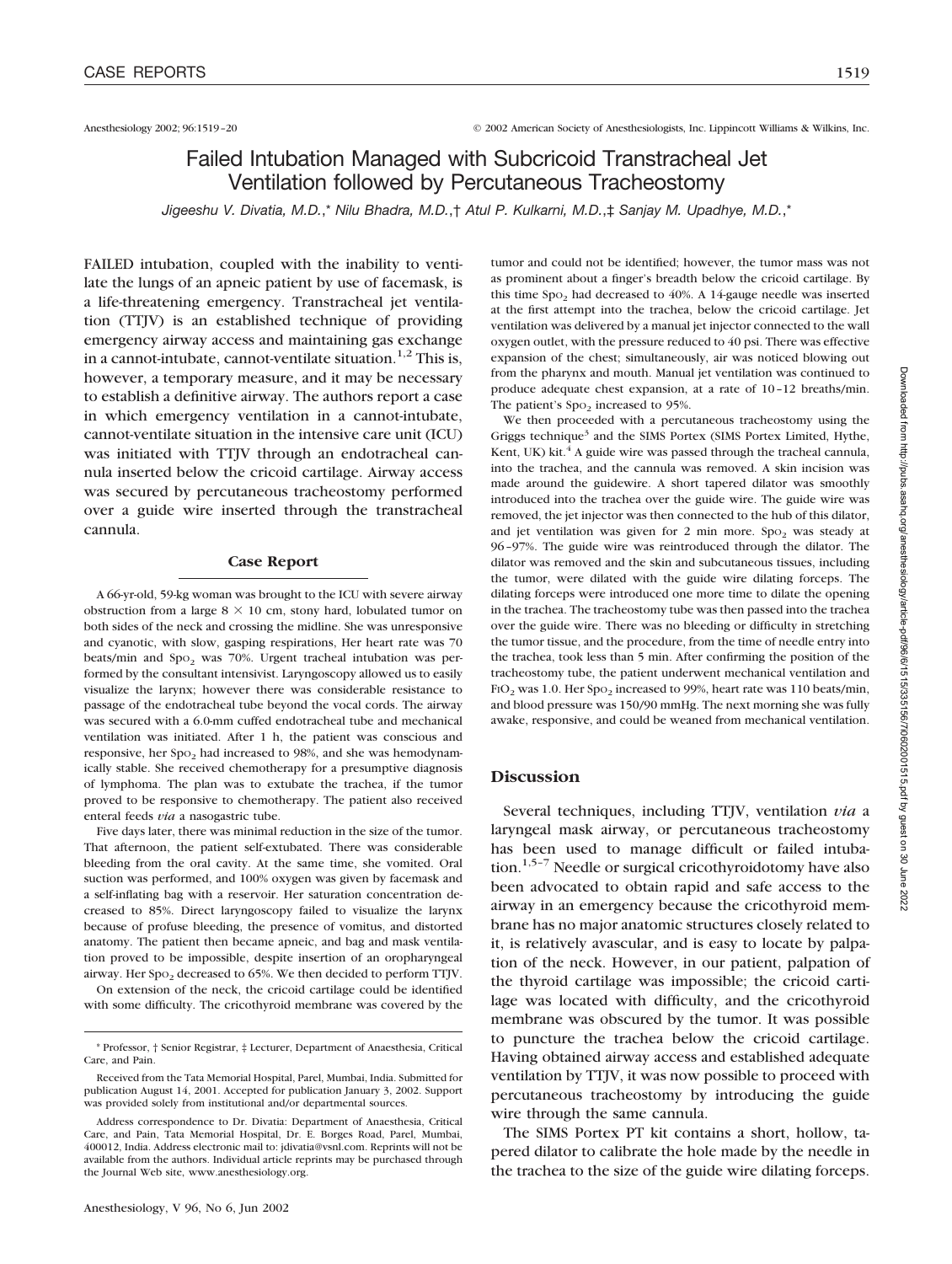The ability to attach the jet injector to the hub of the dilator and perform TTJV through it increased the safety of the procedure. It enabled us to ventilate the lungs again, after the initial period of TTJV given through the cannula, before dilatation of the trachea with the guide wire dilating forceps.

In this patient, the use of TTJV was potentially hazardous, and the risk of barotrauma was extremely high because of upper airway obstruction by the tumor.<sup>8</sup> However, during the unsuccessful attempts at intubation, some air bubbles expelled from the larynx could be seen with every expiration, indicating that the airway was at least partially patent. During spontaneous respiration, tumors in the neck produce dynamic airway obstruction that is more pronounced during inspiration than during expiration. An added advantage of TTJV is that blood and secretions are blown away from the laryngeal inlet during inspiration by upward flow of gas though the larynx as the pressure increases in the chest, and during expiration, when all the gas flow is upward through the larynx.<sup>9</sup>

In this patient, other potential problems included bleeding during tracheal puncture and malplacement of the guide wire and tracheostomy tube. Problems related to malplacement can be avoided by fiberoptic bronchoscopic guidance during percutaneous tracheostomy.<sup>10,11</sup> While this was clearly impossible in this patient, it can increase the safety of the procedure in other situations where the airway is not obstructed and the oropharynx is not contaminated.

We believe this is the first report on the combined use

of TTJV and percutaneous tracheostomy in a cannotintubate, cannot-ventilate situation. This concept is useful and should be considered in the management of failed intubation, especially when neck anatomy is better preserved and there is no upper airway obstruction. Percutaneous tracheostomy should be included in every failed intubation drill or difficult airway algorithm, and anesthesiologists must acquire the necessary training and skills to be able to perform percutaneous tracheostomy.

## **References**

1. Caplan R, Benumof JL, Berry FA, Blitt CA, Bode RH, Cheney FW, Connis RT, Guidry DR, Ovassapian A: Practice guidelines for management of the difficult airway: A report of the ASA Task Force on Management of the Difficult Airway. ANESTHESIOLOGY 1993; 78:597–602

2. Benumof JL: The importance of transtracheal jet ventilation in the management of the difficult airway. ANESTHESIOLOGY 1989; 71:769–78

3. Griggs WM, Worthley LIG, Gilligan JE, Thomas PD, Myburg JA: A simple percutaneous tracheostomy technique. Surgery, Gynecology and Obstetrics 1990; 170:543–5

4. Caldicott LD, Oldroyd GJ, Bodenham AR: An evaluation of a new percutaneous tracheostomy kit. Anaesthesia 1995; 50:49–51

5. Benumof JL: Laryngeal mask airway and the ASA difficult airway algorithm. ANESTHESIOLOGY 1996; 84:686–99

6. Griggs WM, Myburg JA, Worthley LIG: Urgent airway accesses: An indication for percutaneous tracheostomy? Anaesth Intens Care 1991; 19:586–7

7. Dob DP, McLure HA, Soni N: Failed intubation and emergency percutaneous tracheostomy. Anaesthesia 1998; 53:72–4

8. Smith RB, Schaer WB, Pfaeffle H: Percutaneous transtracheal ventilation for anaesthesia and resuscitation: A review and report of complications. Can Anaesth Soc J 1975; 22:607–12

9. Layman PR: Transtracheal ventilation in oral surgery. Ann Royal Coll Surg Engl 1983; 65:318–20

10. Paul A, Marelli D, Chiu RC-J, Vestweber KH, Mulder DS: Percutaneous endoscopic tracheostomy. Ann Thorac Surg 1989; 47:314–5

11. Berrouschot J, Oeken J, Steiniger L, Schneider D: Perioperative complications of percutaneous tracheostomy. Laryngoscope 1997; 107:1538–44

Downloaded from http://pubs.asahq.org/anesthesiology/article-pdf/96/6/1515/335156/7i0602001515.pdf by guest on 30 June 2022

Anesthesiology 2002; 96:1520–2 © 2002 American Society of Anesthesiologists, Inc. Lippincott Williams & Wilkins, Inc.

# Aortic Injury and Cardiac Tamponade as a Complication of Subclavian Venous Catheterization

*Pascal Fangio, M.D.*,\* *Eric Mourgeon, M.D.*,† *Antoinette Romelaer, M.D.*,‡ *Jean-Pierre Goarin, M.D.*,† *Pierre Coriat, M.D.*,§ *Jean-Jacques Rouby, M.D., Ph.D.*

DURING routine placement of a subclavian venous catheter for parenteral nutrition, aortic puncture occurred, resulting in cardiac tamponade. The authors describe a rare but dramatic complication of subclavian venous catheterization. Guidelines to prevent and manage this unusual adverse event are proposed.

## **Case Report**

A 46-yr-old woman was admitted to our surgical intensive care unit for a peritonitis-induced septic shock after multiple knife injuries to the bowel. On day 10 of the patient's hospitalization, a central venous catheter was to be placed for additional parenteral nutrition. An experienced physician (more than 50 subclavian venous catheterizations) performed the procedure. After two attempts using the right infraclavicular approach, arterial puncture with an 18-gauge needle, attested by pulsatile red blood return, occurred. After needle removal and manual compression, the right subclavian vein was successfully cannulated. Several minutes later, a sinus tachycardia followed by hemodynamic instability appeared, requiring fluid resuscitation with 1000 ml of hydroxylethylstarch, which resulted in a marked increase in central venous pressure (from 4 to 22 mmHg). A hemopneumothorax was ruled out by bedside chest radiography. Despite fluid infusion, hemodynamic instability increased, leading to paradoxical bradycardia and circulatory arrest. After tracheal intubation, cardiac massage, and intravenous injection of 5 mg of epinephrine, an adequate circulatory

<sup>\*</sup> Resident, † Assistant Professor, ‡ Medical Student, Professor of Anesthesiology and Director, Surgical Intensive Care Unit Pierre Viars; § Professor of Anesthesiology and Chairman, Department of Anesthesiology and Intensive Care.

Received from the University-Hospital Pitié-Salpêtrière, University of Paris VI, Paris, France. Submitted for publication August 8, 2001. Accepted for publication January 15, 2002. Support was provided solely from institutional and/or departmental sources.

Address reprint requests to Dr. Mourgeon: Réanimation Chirurgicale "Pierre Viars," Département d' Anesthésie et de Réanimation Chirurgicale, Hôpital de la Pitié-Salpêtrière, 47-83 boulevard de l'Hôpital, 75013 Paris, France. electronic mail to: eric.mourgeon@psl.ap-hop-paris.fr. Individual article reprints may be purchased through the Journal Web site, www.anesthesiology.org.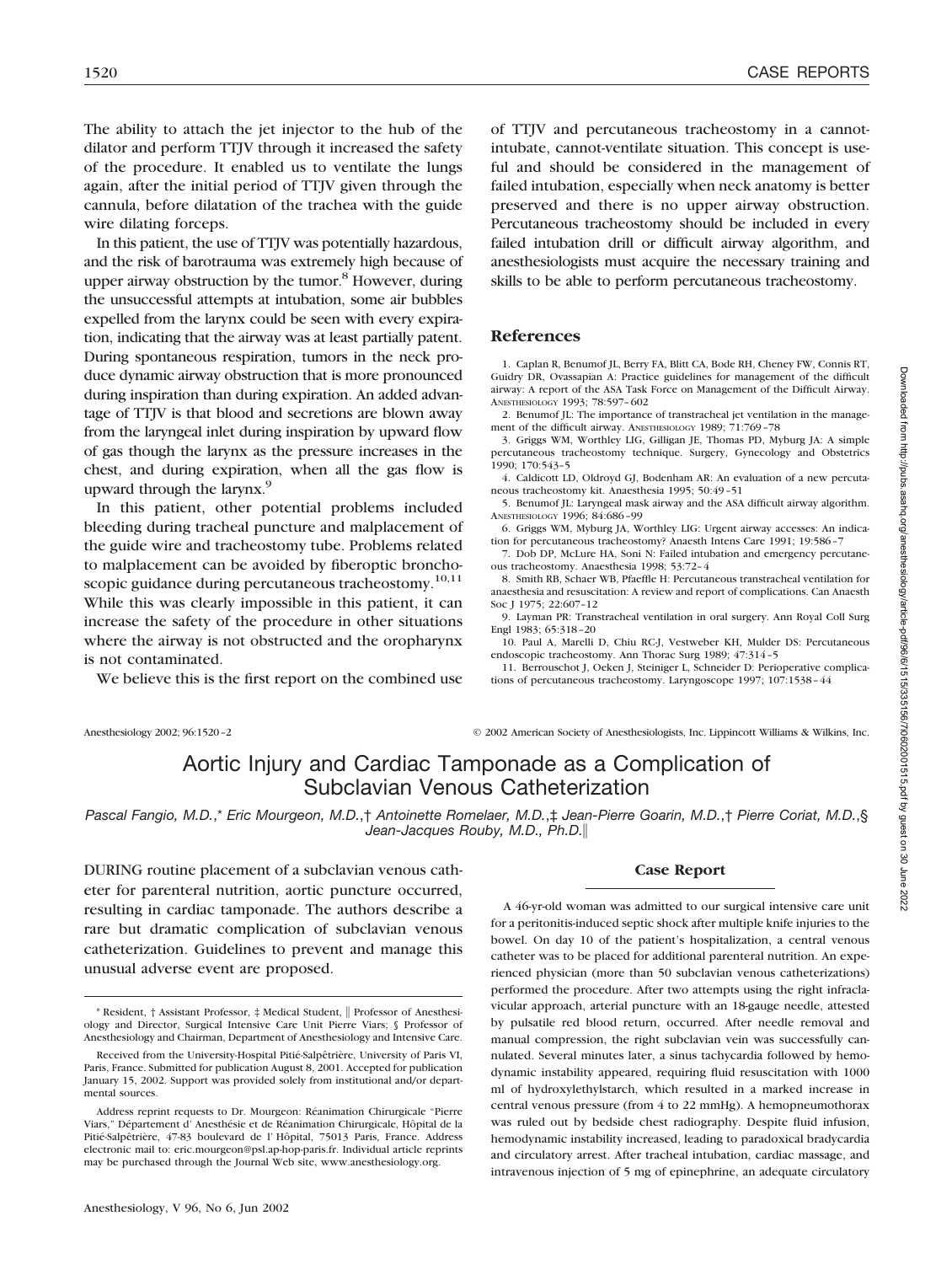

**Fig. 1. Suspected needle direction that led to aortic perforation. (***1***) Ascending aorta; (***2***) right subclavian vein; (***3***) right subclavian artery; (***4***) clavicle; (***5***) right internal jugular vein; (***6***) aortic arch; (***7***) innominate brachiocephalic vein; (***8***) pulmonary artery; (***9***) left ventricle; (***10***) inferior vena cava; (***11***) first rib; (***12***) trachea; (***13***) esophagus.**

state was restored in less than 5 min. Transthoracic echocardiography demonstrated a large amount of intrapericardial fluid compressing right cardiac chambers, allowing the diagnosis of cardiac tamponade. The patient was immediately transported to the operating room with an epinephrine infusion for urgent sternotomy. Three hundred milliliters of fresh blood were removed from the pericardium through the pericardiotomy. A punctiform perforation of the right anterolateral side of the intrapericardial ascending aorta was identified with active bleeding, and sutured by a single stitch of polypropylene. Neither pericardium nor cardiac cavity injuries were found. No related complications occurred in the first 2 weeks after sternotomy. Nevertheless, 3 weeks after thoracic surgery, the patient died of multiple organ failure, after ventilator-associated pneumonia developed.

## **Discussion**

Complications after subclavian vein catheterization are not rare, especially immediate complications during the procedure. In a prospective study, 821 patients were randomly assigned to subclavian vein catheterization with or without ultrasound-guided location of the vein. Acute complications occurred in eighty patients (9.7%), including misplacement (6%), subclavian arterial puncture (3.7%), pneumothorax (1.5%), and mediastinal hematoma  $(0.6\%)$ <sup>1</sup>. These complications occurred in over one-quarter of the patients in whom catheterization was unsuccessful. Cardiac tamponade after the placement of central venous catheter by direct perforation of the right ventricle, $2,3$  superior vena cava, or right atrium has also been described.<sup>4</sup>

We report a case of injury to the intrapericardial-ascending aorta complicated by cardiac tamponade during attempted subclavian vein catheterization. Five cases have been reported in the literature.<sup>5-8</sup> Reviewing these

case reports, together with ours, some common characteristics can be identified. The accidental puncture of the right lateral side of the ascending aorta is always reported in the context of multiple and unsuccessful puncture attempts of the right subclavian vein. Bleeding from the perforation of the intrapericardial ascending aorta results in rapid filling of the pericardium, which induces cardiac tamponade and cardiac arrest. In three cases, the diagnosis of hemopericardium and aortic injury was only autopsy-proven. In the other two, a pericardiocentesis was done, followed rapidly by a sternotomy and an anterolateral thoracotomy that allowed identification of the aortic injury.<sup>6,7</sup>

Injury of the ascending intrapericardial aorta by needle puncture during a right subclavian vein catheterization attempt is a rare but potentially lethal acute complication that must be acknowledged and recognized by all physicians involved in the placement of central venous catheterization. In all of the cases reported, including ours, aortic injury occurred exclusively after an infraclavicular approach of the right subclavian vein. Nevertheless, injury of the aortic arch through the left lung has also been reported once, during routine placement of a left subclavian venous catheter. $9$  This could be explained by the relatively close anatomic links between the right brachiocephalic venous trunk, and down and backward, the right lateral side of the ascending aorta. Incorrect technique, evidenced by improper direction of the needle toward the down and backward direction, predisposes the patient to aortic injury (fig. 1).

Several practical recommendations can be proposed to avoid and manage this particular complication. It is important to weigh the potential benefit of a subclavian vein catheterization against the risk of immediate complications. Because of possible arterial puncture, bleeding disorders should lead us to prefer a different venous access. The procedure should be discontinued after attempts are repeatedly unsuccessful, and if another site is considered, the contralateral subclavian one should be ruled out. In a prospective trial evaluating the complications and failures of subclavian vein catheterization, $<sup>1</sup>$  the</sup> strongest predictor of complication using an univariate analysis was failed catheterization attempt. The complication rate was 4.3% for one needle pass, 10.9% for two needle passes, and 24% for three or more passes. Complications and failures were also found to occur twice as frequently in patients who were especially thin or obese or who had previously undergone major surgery, radiotherapy, or catheterization in the region; this was not the case of our patient. Moreover, an initial failed attempt of subclavian vein catheterization by an operator does not seem predictive of a failed procedure at the same site by another operator, and the risk of complications does not increase.<sup>1</sup> Ultrasound guidance for subclavian venous access can be used with success to locate vascular structures, decreasing the number of failed catheter place-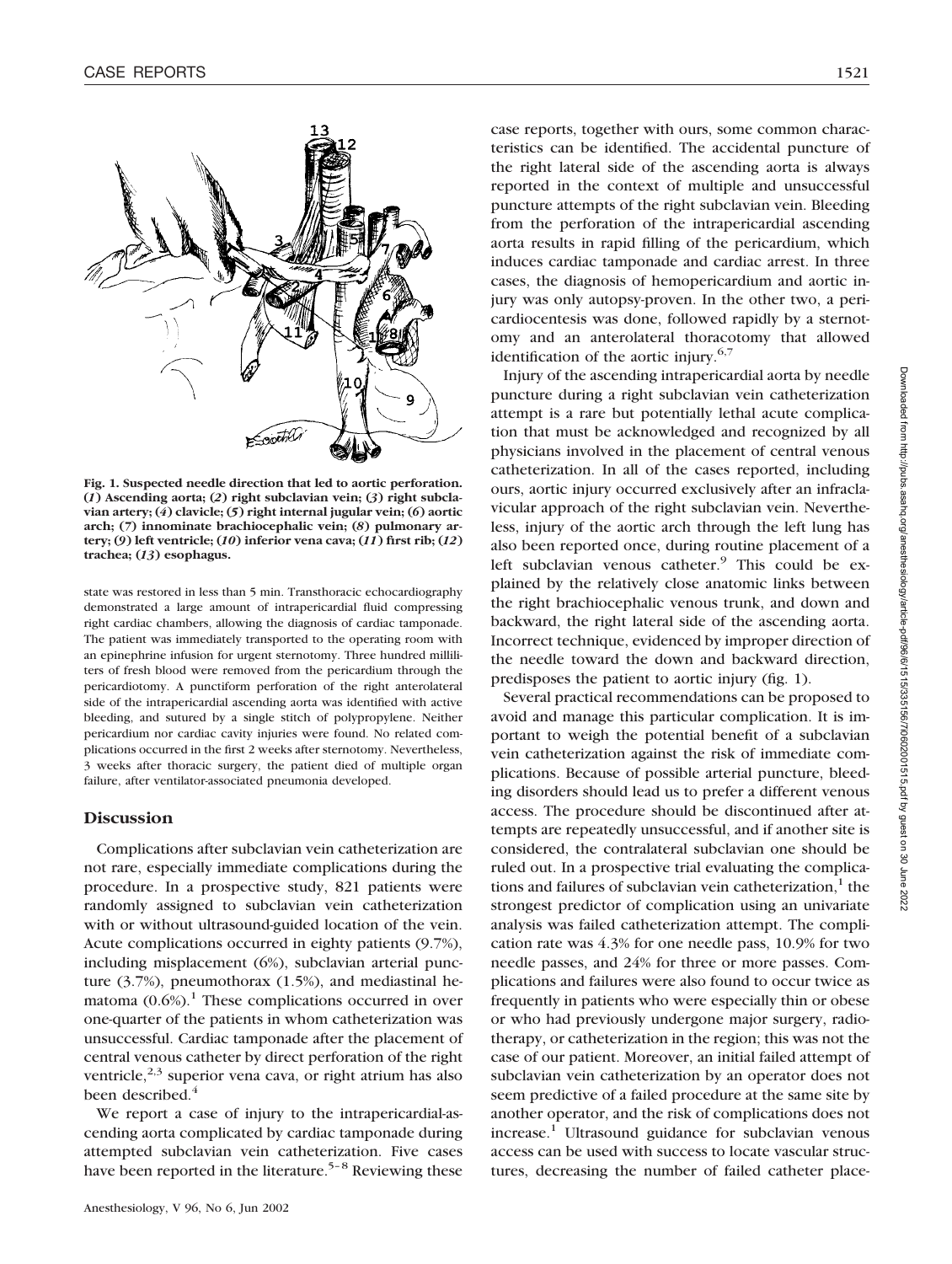ments and complications.10 Nevertheless, in the study by Mansfield *et al.*, this approach had no effect on the incidence of complications and failures. $1$  Moreover, these guided techniques are not cost-effective, and require training. Their use in treating patients with predicting factors of immediate complications must be studied. When arterial puncture is observed during attempted venous cannulation, especially if it was difficult, the patient should be carefully examined and monitored to detect early symptoms of cardiac tamponade. Continuous measurement of central venous pressure can be helpful. If hemodynamic instability occurs, a chest radiograph should first exclude tension pneumothorax or hemothorax. Urgent transthoracic echocardiography should then be performed. Once cardiac tamponade is diagnosed, single pericardiocentesis is not an adequate treatment and thoracotomy should be undertaken without delay. Pericardiocentesis alone is always unsuccessful because of uncontrolled bleeding from the aortic perforation, which has to be repaired surgically. In case of inadvertent placement of the catheter in the aorta, suspected on chest radiograph, the catheter should not be removed, but its

location precisely established by angiography or chest computed tomography. Surgical removal is mandatory to prevent uncontrolled bleeding or cardiac tamponade.<sup>7</sup>

## **References**

1. Mansfield PF, Hohn DC, Fornage BD, Gregurich MA, Ota DM: Complications and failures of subclavian-vein catheterization. N Engl J Med 1994; 331:1735–8

2. Porter JM, Page R, Wood AE, Phelan D: Ventricular perforation associated with central venous introducer-dilator systems. Can J Anaesth 1997; 44:317–20 3. Dane TE, King EG: Fatal cardiac tamponade and other mechanical compli-

cations of central venous catheters. Br J Surg 1975; 62:6–10 4. Barton BR, Hermann G, Weil R III: Cardiothoracic emergencies associated with subclavian hemodialysis catheters. JAMA 1983; 250:2660–2

5. Simstein NL, Poole GV Jr, Nelson LH: Perforation of the intrapericardial aorta during subclavian catheterization (case report). South Med J 1984; 77:1605

6. Horowitz MD, Alkire MJ, Lickstein DA, Bauerlein EJ: Aortic injury as a complication of central venous catheterization. Am Heart J 1991; 122:595–7

7. Pan D, Moore HG, Angood P, Rabinovici R: Aortic injury resulting from attempted subclavian central venous catheter placement. J Trauma 1999; 47: 403–5

8. Hamilton DL, Jackson RM: Haemopericardium: A rare fatal complication of attempted subclavian vein cannulation. A report of two cases. Eur J Anaesthesiol 1998; 15:501–4

9. Walser EM, Crow WN, Zwischenberger JB, Conti VR: Percutaneous tamponade of inadvertent transthoracic catheterization of the aorta. Ann Thorac Surg 1996; 62:895–6

10. Randolph AG, Cook DJ, Gonzales CA, Pribble CG: Ultrasound guidance for placement of central venous catheters: A meta-analysis of the literature. Crit Care Med 1996; 24:2053–8

♦

Anesthesiology 2002; 96:1522–5 © 2002 American Society of Anesthesiologists, Inc. Lippincott Williams & Wilkins, Inc.

# Synthetic Factor VIIa to Treat Dilutional Coagulopathy during Posterior Spinal Fusion in Two Children

*Joseph D. Tobias, M.D.*

COAGULATION disturbances and excessive surgical bleeding are major risks associated with any surgical procedure in which blood loss is common. In pediatricaged patients, one of the more common surgical procedures associated with significant blood loss is posterior spinal fusion. During such procedures, blood loss may equal or exceed a blood volume.<sup>1</sup> When blood component therapy, including packed red blood cells, are used to replace blood loss, a dilutional coagulopathy can oc-

This article is accompanied by an Editoral View. Please see: Weiskopf RB: Intraoperative use of recombinant activated coagulation factor VII. ANESTHESIOLOGY 2002; 96:1285–6.

cur related either to thrombocytopenia or the dilution of coagulation factors. When abnormal coagulation function is demonstrated by prolongation of the prothrombin time (PT) and partial thromboplastin time (PTT), treatment generally includes the administration of fresh frozen plasma (FFP) and cryoprecipitate if the fibrinogen level is low. Although this therapy is generally effective, repeated doses of FFP may be required, and occasionally, coagulation disturbances persist. The author presents two children who developed dilutional coagulopathy during posterior spinal fusion for neuromuscular scoliosis. When FFP failed to correct the coagulopathy, synthetic factor VIIa (NovoSeven®, Novo Nordisk Pharmaceutials, Princeton, NJ) was successfully used. The current status of synthetic factor VIIa and its potential role in the treatment of dilutional coagulopathy are discussed.

### **Case Report**

#### *Patient 1*

An 8-yr-old, 26-kg girl with neuromuscular scoliosis presented for posterior spinal fusion. Anesthetic care included controlled hypotension with remifentanil–isoflurane to maintain a mean arterial pressure of 55–65 mmHg. Aprotinin was administered in a dose of  $30,000$  units·kg<sup>-1</sup>·h<sup>-1</sup>. The coagulation parameters and treatments are

Professor, Departments of Child Health and Anesthesiology, The Division of Pediatric Critical Care/Pediatric Anesthesiology.

Received from the Department of Anesthesiology and Child Health, The University of Missouri, Columbia, Missouri. Submitted for publication July 2, 2001. Accepted for publication September 11, 2001. Support was provided solely from institutional and/or departmental sources.

Address reprint requests to Dr. Tobias: Director, Pediatric Critical Care/ Pediatric Anesthesiology, Professor of Anesthesiology and Child Health, The University of Missouri, Department of Anesthesiology, 3W40H, One Hospital Columbia, Missouri 65212. Address Tobiasj@health.missouri.edu. Individual article reprints may be purchased through the Journal Web site, www.anesthesiology.org.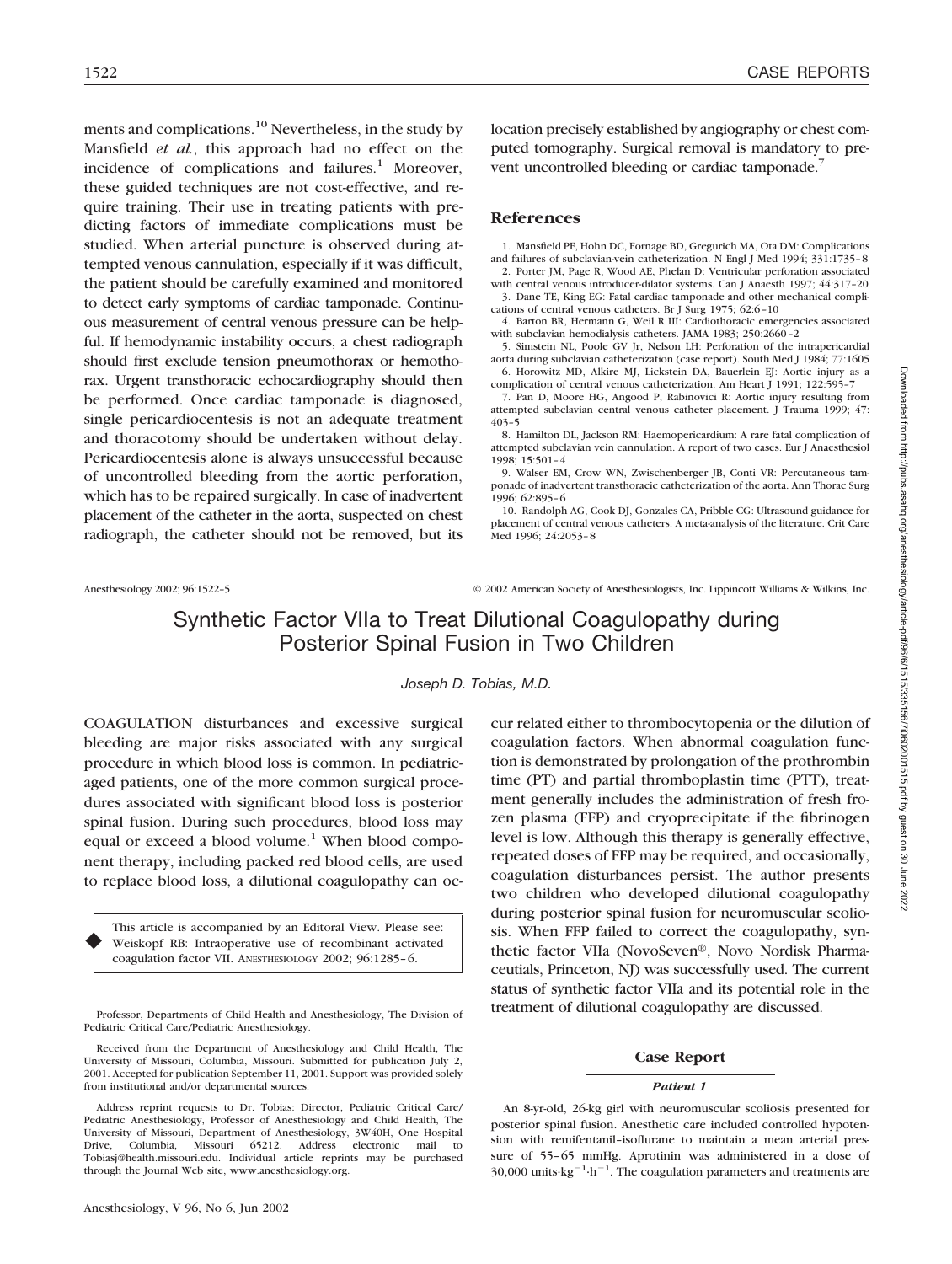|  | Table 1. Coagulation Parameters and Treatment Provided for Patient 1 |  |  |  |  |
|--|----------------------------------------------------------------------|--|--|--|--|
|  |                                                                      |  |  |  |  |

| Time                               | PT/INR/PTT (s), fibrinogen (mg/dl) | Treatment         |                           |  |
|------------------------------------|------------------------------------|-------------------|---------------------------|--|
| Preoperative                       | 14.1/1.1/33.2                      | 384               | None                      |  |
| Intraoperative (time, blood loss): |                                    |                   |                           |  |
| 2.0 h, 1,400 ml                    | 16.4/1.4/38.1                      | 278               | 1 Unit FFP                |  |
| 3.5 h, 2,100 ml                    | 17.8/1.7/47.3                      | 164               | 1 Unit FFP                |  |
| 4.5 h, 2,400 ml                    | 16.8/1.6/44.2                      | 168               | 90 $\mu$ g/kg factor VIIa |  |
| Immediately postoperative          | 10.6/0.8/34.3                      | 128               | None                      |  |
| 18 h postoperative                 | 19.4/2.0/39.8                      | 144               | 1 Unit FFP                |  |
| After FFP                          | 18.7/1.8/39.6                      | No value obtained | 90 $\mu$ g/kg factor VIIa |  |
| After factor VIIa                  | 9.6/0.8/31.7                       | No value obtained | No additional therapy     |  |

 $PT =$  prothrombin time; PTT = partial thromboplastin time; INR = international normalized ratio; FFP = fresh frozen plasma.

listed in table 1. The normal ranges are: prothrombin time (PT) 12.0– 15.2 s, International Normalized Ratio (INR) 0.8–1.2, partial thromboplastin time (PTT) 23.2–36.0 s, and fibrinogen 187–419 mg/dl. Throughout the hospital course, the patient's platelet count remained above 100,000/mm<sup>3</sup>. Eighteen hours postoperatively, when the coagulation function was abnormal again and failed to correct with a unit of FFP (280 ml), the decision was made to use synthetic factor VII, since the patient's hematocrit had decreased from 30% to 23% and there was 590 ml of output into the surgical drain. After the infusion of synthetic factor VII, there was less than 50 ml of sanguinous drainage from the wound and the drain was removed the next morning. Coagulation studies 24 h later remained within normal limits.

### *Patient 2*

A 13-yr-old, 38-kg boy with neuromuscular scoliosis presented for posterior spinal fusion. Anesthetic care included controlled hypotension with remifentanil–isoflurane–labetolol to maintain a mean arterial pressure of 55–65 mmHg. Aprotinin was administered in a dose of  $30,000$  units· $kg^{-1} \cdot h^{-1}$ . The coagulation profiles and treatments are listed in table 2. Postoperatively, the patient's platelet count remained above 100,000/mm<sup>3</sup>. Eighteen hours postoperatively, when the coagulation function was abnormal again, based on the previous inability of FFP to correct the abnormal coagulation function, the decision was made to use synthetic factor VIIa. Output over the 12 h from the surgical drains was 692 ml. After the infusion of synthetic factor VII, there was less than 50 ml of sanguinous drainage from the wound and the drain was removed the next morning. Coagulation studies 24 h later remained within normal limits.

## **Discussion**

Normal coagulation requires the interaction and normal function of various components of the coagulation

**Table 2. Coagulation Parameters and Treatment Provided for Patient 2**

cascade including platelets, vascular endothelium, and plasma glycoproteins (clotting factors). The clotting cascade has been divided into intrinsic and extrinsic pathways. The extrinsic pathway is initiated by damage to blood vessels and the subsequent release of a transmembrane protein known as tissue factor (TF). TF interacts with and activates factor VII, resulting in the formation of active factor X. Activated factor X with activated factor V results in the conversion of prothrombin to thrombin, which subsequently converts fibrinogen to fibrin (common pathway). $^{2}$ 

Before the availability of isolated synthetic factors, FFP and cryoprecipitate were used to treat patients with congenital or acquired coagulation defects. Although generally effective, the obvious health hazards of infectious disease transmission, including the hepatitis and acquired immune deficiency viruses, make this a less than optimal approach to such problems. This problem was alleviated by the production of synthetic factor VIII and IX *via* recombinant DNA technology. However, 15–25% of patients with factor VIII deficiency (hemophilia A) develop antibodies against factor VIII, making future infusions of factor VIII ineffective during bleeding episodes. $3$  Although activated vitamin K dependent factor concentrates can be used in these patients, their efficacy is low and they are associated with thromboembolic effects.<sup>4,5</sup> Since factor VIIa must interact with TF to become active, it was postulated that it would be the perfect alternative in hemophiliacs with inhibitors be-

| Time                               | PT/INR/PTT (s), fibrinogen (mg/dl) | Treatment |                           |  |
|------------------------------------|------------------------------------|-----------|---------------------------|--|
| Preoperative                       | 13.8/1.0/34.1                      | 298       | None                      |  |
| Intraoperative (time, blood loss): |                                    |           |                           |  |
| 1.5 h, 1,900 ml                    | 17.3/1.7/41.1                      | 261       | 2 Units FFP               |  |
| 2.5 h, 2,700 ml                    | 17.1/1.7/44.3                      | 101       | 2 Units FFP               |  |
|                                    |                                    |           | 8 Units cryoprecipitate   |  |
| 3.5 h, 3,300                       | 16.9/1.5/42.2                      | 301       | 90 $\mu$ g/kg factor VIIa |  |
| 4.0 h, 3,900                       | 12.6/0.9/34.3                      | 288       | None                      |  |
| Immediately postoperative          | 14.1/1.2/36.1                      | 256       | None                      |  |
| 12 h postoperative                 | 18.1/1.9/42.2                      | 202       | 90 $\mu$ g/kg factor VIIa |  |
| After factor VIIa                  | 11.1/1.0/32.7                      | 212       | None                      |  |

 $PT =$  prothrombin time; PTT = partial thromboplastin time; INR = international normalized ratio; FFP = fresh frozen plasma.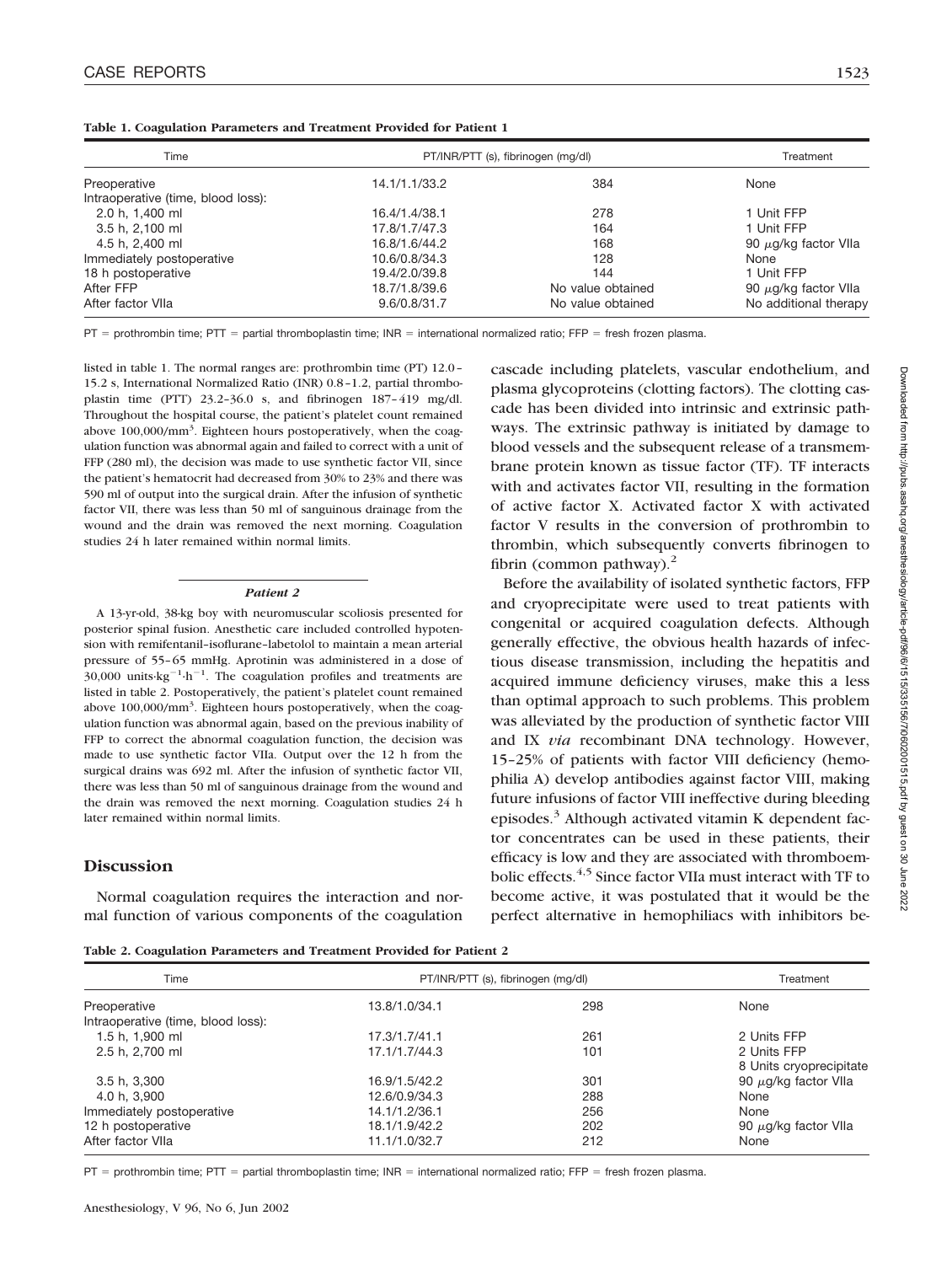cause it would bypass the extrinsic system (factors VIII and IX), activating the extrinsic pathway, and would not be associated with thromboembolic risks. In 1988, the first patient was treated with synthetic factor VIIa at the Karolinska Hospital in Stockholm, Sweden. Factor VIIa was successfully used as the sole hemostatic agent during synovectomy in a patient with hemophilia and inhibitors.<sup>6</sup>

Experience using factor VIIa outside of the hemophilia population is somewhat limited. White *et al.* reported the successful use of factor VIIa in two surgical patients who developed coagulopathy and bleeding after massive transfusion.7 Despite correction of coagulation function as demonstrated by normalization of the PT–PTT and platelet counts, the patients continued to have bleeding. Bleeding stopped after factor VIIa infusion and the authors suggest that factor VIIa has the potential to act as a universal hemostatic agent, and its use should be considered where there is intractable intraabdominal hemorrhage that has failed to respond to conventional therapy. Bernstein *et al.* demonstrated that synthetic factor VIIa was effective in normalizing the PT in nonbleeding adults with hepatic cirrhosis (Child's B or C). $8$  The duration of the effect was dose-dependent with normalization of the PT for 2 h with 5  $\mu$ g/kg, 4 h with 20  $\mu$ g/kg, and 12 h with 90  $\mu$ g/kg. Erhardtsen et al. demonstrated normalization of the PT after synthetic factor VIIa administration to adult volunteers treated with vitamin K antagonists.9

To date, there have been no major adverse effects associated with the administration of synthetic factor VIIa in pediatric-aged patients. As it must interact with TF, which is released at the site of tissue injury, there should be limited risk of thromboembolic events. Of note is the fact that although the coagulation profile (PT and PTT) will correct, synthetic factor VIIa will not increase other factor levels that are decreased related to either dilutional or consumptive effects. As such, once the factor VII levels have declined, unless there is replacement (exogenous administration or endogenous production) of these factor levels, the coagulation defect will recur. Based on the data of Bernstein *et al.*, <sup>8</sup> the duration of effect of a 90  $\mu$ g/kg dose is 12 h and repeat monitoring of coagulation function is suggested.

Correction of the coagulation disturbance was not achieved in the 2 children reported herein after the administration of routine doses of FFP (20–30 ml/kg). Although it is possible that the coagulation defect could have been corrected with additional FFP; in addition to rapidly correcting the coagulation defect, there are other potential advantages of synthetic factor VIIa when compared with FFP. These include no infectious disease risk; a much smaller volume, thereby allowing rapid administration without concerns of volume overload; and an easy to use preparation that is quickly diluted and administered, whereas FFP has to be thawed, necessitating

a 30–45 preparation time. The more rapid administration and correction of the coagulation defect could theoretically lead to a reduction in blood loss, improved surgical visualization, and perhaps decreased surgical time. In addition, preliminary data suggests that synthetic factor VIIa improves platelet function, adding a secondary beneficial effect on coagulation function during the perioperative period. The significant effect of factor VIIa on platelet function is demonstrated by preliminary data, suggesting that it may be an effective agent to control bleeding in patients with qualitative and quantitative platelet disorders. $10,11$  Adverse effects have been limited, including rare reports of anaphylactoid reactions. As synthetic factor VIIa is not proteolytically active, but rather must react with TF to become active, there is a limited risk of excessive thrombogenesis, and to date no increased incidence of thromboembolic complications has been noted.

Although synthetic factor VIIa was effective, the obvious shortcomings of a case report must be recognized. The findings reported are observational without a control group to demonstrate the advantages of this therapy over the administration of additional doses of FFP. Although there was correction of coagulation parameters, which should theoretically lead to a reduction of intraoperative blood loss, there was no control group to demonstrate any intraoperative benefit with regard to blood loss. This case report should not be taken as a suggestion to use synthetic factor VIIa whenever a coagulation disturbance cannot be corrected with FFP. Such therapy should be regarded as investigational rather than standard. I chose to use factor VII given the high-risk population involved (neuromuscular scoliosis) and their known predisposition to intraoperative bleeding, dilutional coagulopathy with a blood loss of more than one blood volume, a normal fibrinogen level and normal platelet count, no readily reversible etiology of the coagulopathy (heparin or warfarin therapy), and failure of standard therapy (FFP). Given the potential use of this agent, randomized investigations appear warranted to fully delineate the role of this agent in the treatment of perioperative coagulopathies in specific high-risk populations, and clinical scenarios. These trials should focus on the attainment of evidence-based medicine with evaluation of cost issues as well as the potential impact of the various therapies on intraoperative blood loss, blood product exposure, and postoperative morbidity.

### **References**

1. Guay J, Haig M, Lortie L, Guertin MC, Poitras B: Predicting blood loss in surgery for idiopathic scoliosis. Can J Anaesth 1994; 41:775–81

2. Van't Veer C, Mann KG: The regulation of the factor VII-dependent coagulation pathway: Rationale for the effectiveness of recombinant factor VIIa in refractory bleeding disorders. Semin Thromb Hemostas 2000; 26:367–72

<sup>3.</sup> Hedner U: Recombinant coagulation factor VIIa: From the concept to clinical application in hemophilia treatment in 2000. Semin Thromb Hemostas 2000; 26:363–6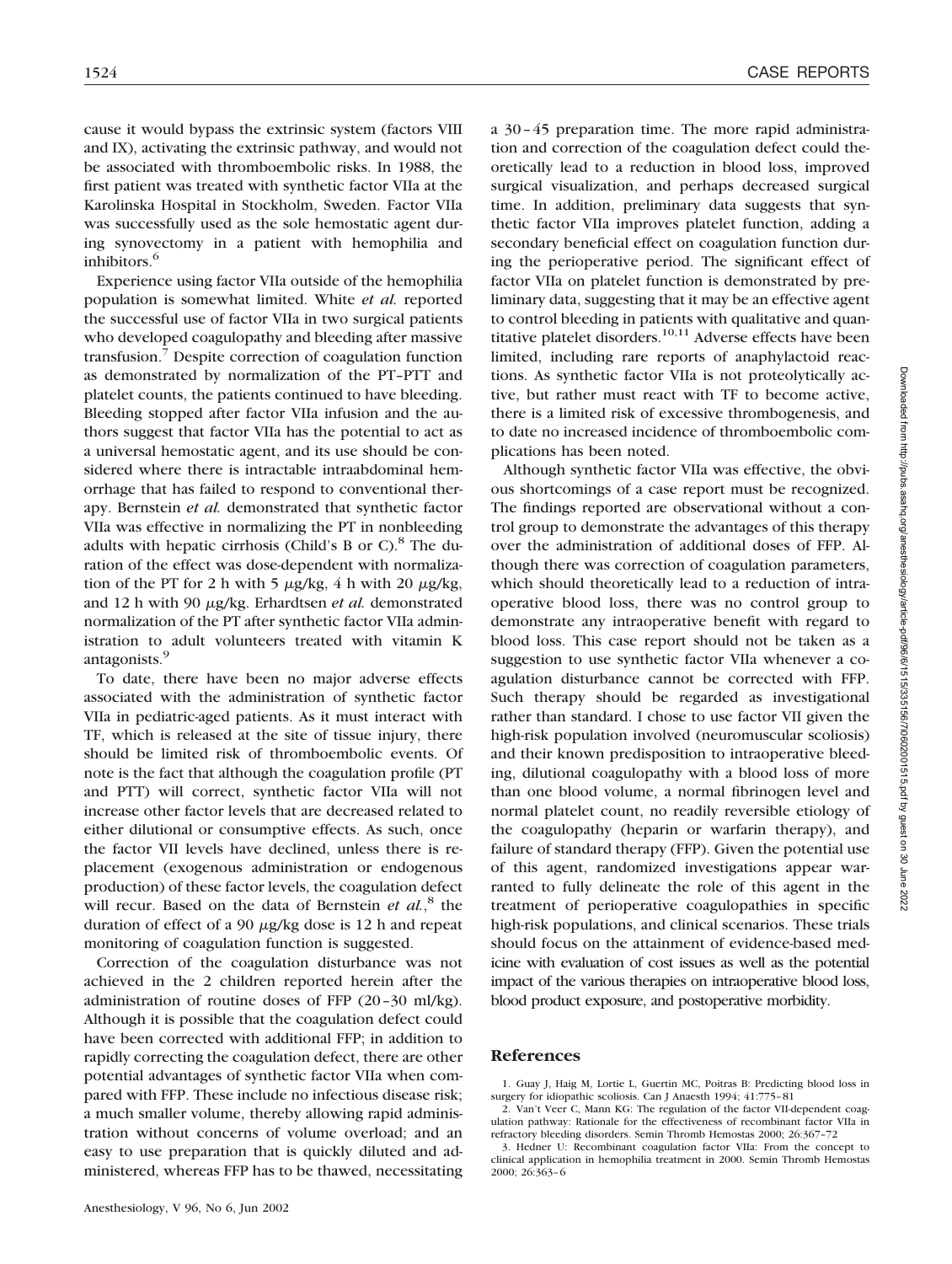4. Lusher JM, Blatt PM, Penner JA, Aledort LM, Levine PH, White GC, Warrier AI, Whitehurst PA: Autoplex versus proplex: A controlled, double-blind study of effectiveness in acute hemarthroses in hemophiliacs with inhibitors to factor VIII. Blood 1983; 62:1135–8

5. Lusher JM: Thrombogenicity associated with factor IX complex concentrates. Semin Hematol 1991; 28:3–5

6. Hedner U, Glazer S, Pingel K, Alberts K, Blomback M, Schulman S, Johnsson H: Successful use of recombinant FVIIa in a patient with severe hemophilia A subjected to synovectomy (letter). Lancet 1988; 342:1193

7. White B, McHale J, Ravi N, Reynolds J, Stephens R, Moriarty J, Smith OP: Successful use of recombinant factor VIIa (Novoseven) in the management of intractable post-surgical intra-abdominal hemorrhage. Br J Haematol 1999; 107: 677–8

8. Bernstein DE, Jeffers L, Erhardtsen E, Reddy KR, Glazer S, Squiban P, Bech

R, Hedner U, Schiff ER: Recombinant factor VIIa corrects prothrombin time in cirrhotic patients: A preliminary study. Gastroenterology 1997; 113:1930–7

9. Erhardtsen R, Nony P, Dechavanne M, Ffrench P, Boissel JP, Hedner U: The effect of recombinant factor VIIa (NovoSeven) in healthy volunteers receiving acenocoumarol to an International Normalized Ration above 2.0. Blood Coagul Fibrin 1998; 9:741–8

10. Poon MC, Demers C, Jobin F, Wu JWY: Recombinant factor VIIa is effective for bleeding and surgery in patients with Glanzmann thrombasthenia. Blood 1999; 94:3951–3

11. Kristensen J, Killander A, Hippe E, Helleberg, Ellegard J, Holm M, Kutt J, Mellqvist UH, Johansson JE, Glazer S, Hedner U: Clinical experience with recombinant factor VIIa in patients with thrombocytopenia. Haemostasis 1996; 26(suppl 1):159–64

Anesthesiology 2002; 96:1525–7 © 2002 American Society of Anesthesiologists, Inc. Lippincott Williams & Wilkins, Inc.

# Use of Recombinant Factor VIIa (NovoSeven®) to Reduce Postoperative Bleeding after Total Hip Arthroplasty in a Patient with Cirrhosis and Thrombocytopenia

*Robert Slappendel, M.D., Ph.D.*,\* *Frank C. Huvers, M.D. Ph.D.*,† *Bart Benraad, M.D.*,‡ *Irena Novàkova, M.D. Ph.D.*§ *Gijs G. van Hellemondt, M.D.*

BESIDES a variety of optional measures to compensate for blood loss, thrombocytes and coagulation factors can be administered to treat coagulopathy resulting from specific deficiencies in cases of severe bleeding. Recently recombinant blood coagulation factor VIIa (rFVIIa, NovoSeven®) became available to treat patients with hemophilia with inhibitors of coagulation factors IX or X. rFVIIa has also been used to treat other causes of severe bleeding; for instance, in cirrhotic patients scheduled for orthotopic liver transplantation,<sup>1–4</sup> for thrombocytopenic patients,<sup>5,6</sup> or for patients suffering from Glanzmann thrombasthenia.7 The authors describe the use of rFVIIa for treating a patient with liver cirrhosis and hypersplenism requiring total hip arthroplasty (THA).

### **Case Report**

A 59-yr-old woman came to our hospital for a preoperative interview 3 weeks before THA. The patient had a history of hip fracture, which

This article is accompanied by an Editorial View. Please see: Weiskopf RB: Intraoperative use of recombinant activated coagulation factor VII. ANESTHESIOLOGY 2002; 96:1285–6.

♦

was treated in 1998 using reposition osteosynthesis. During the removal of the osteosynthesis material in 1999, the patient showed an increased bleeding tendency with a severe postoperative bleed. Subsequently, the patient developed pseudoarthrosis, thereby requiring the planned THA.

The patient indicated that she still developed hematomas relatively easily. Even smaller injuries continued bleeding up to 20 min. A year before the preoperative interview, the patient was refused THA in another hospital because of the bleeding incident in 1999 and the persistent prolonged bleeding time and existing thrombocytopenia.

The patient had developed alcoholic liver cirrhosis, portal hypertension, and hypersplenism. Alcohol consumption was stopped by the patient after determination of the internal defects. Physical investigation of the patient revealed the following parameters: length 162 cm, weight 60 kg, blood pressure 140/80 mmHg, heart rate 72 beats/min. No icterus, no erythema palmare, and no spider naevi could be determined. In the patient's abdomen, neither the liver nor spleen were palpable. Laboratory investigation showed an increased prothrombin time (PT), a slightly increased bleeding time, and a clearly lowered amount of thrombocytes. Laboratory data are shown in table 1.

#### *Surgery*

The patient was administered spinal anesthesia, using intrathecal 0.1 mg morphine dissolved in  $4$  ml bupivacaïne 0.5%, $8$  and a cemented total hip prosthesis was placed. The duration of surgery was 80 min, with a perioperative blood loss of 1,890 ml. The blood was collected and treated (filtration and washing) by a cell saver (Hemonetics 5 plus, Hemonetics, Braintree, MA). After processing the collected blood, 560 ml (hemoglobin 20.16 g/dl) was infused into the patient.

#### *Postoperative Period*

The cell saver remained connected to the patient postoperatively for further collection and processing of the lost blood. During the first 6 h after surgery, the total blood loss was 1,850 ml (fig. 1). These 1,850 ml were also treated by the cell saver, and the processed red cells, 560 ml (hemoglobin 20.5 g/dl) in total, was reinfused to the patient. The patient's coagulation status deteriorated even further, with a decrease of platelets from 55\*10<sup>9</sup>/l to 44\*10<sup>9</sup>/l, and an increase of the PT to 20 s. Therefore, rFVIIa 100 µg/Kg (NovoSeven®, Novo Nordisk A/S, Copenhagen, Denmark) was administered intravenously without the addition

From the Departments of \*Anesthesiology, † Internal Medicine, ‡ Hospital Pharmacy, and *Orthopedic Surgery*, Sint Maartenskliniek; and the Department of § Hematology, University Hospital Nijmegen, Nijmegen, The Netherlands.

Received from Sint Maartenskliniek, Nijmegen, The Netherlands. Submitted for publication July 16, 2001. Accepted for publication February 6, 2002. Support was provided solely from institutional and/or departmental sources. First published in the Nederlands Tijdschrift voor Anesthesiologie as: Slappendel R, Huvers F, Benraad B, Novakova I, Van Hellemondt C: Gebruik van recombinant bloedstollingsfactor VIIa (NovoSeven®) tijdens een electieve heupvervangende operatie (case report). NtvA 2002; 15:3–6.

Address reprint requests to Dr. Slappendel: Sint Maartenskliniek, P.O. Box 9011, 6500 GM Nijmegen, The Netherlands. Address electronic mail to: r.slappendel@maartenskliniek.nl. Individual article reprints may be purchased through the Journal Web site, www.anesthesiology.org.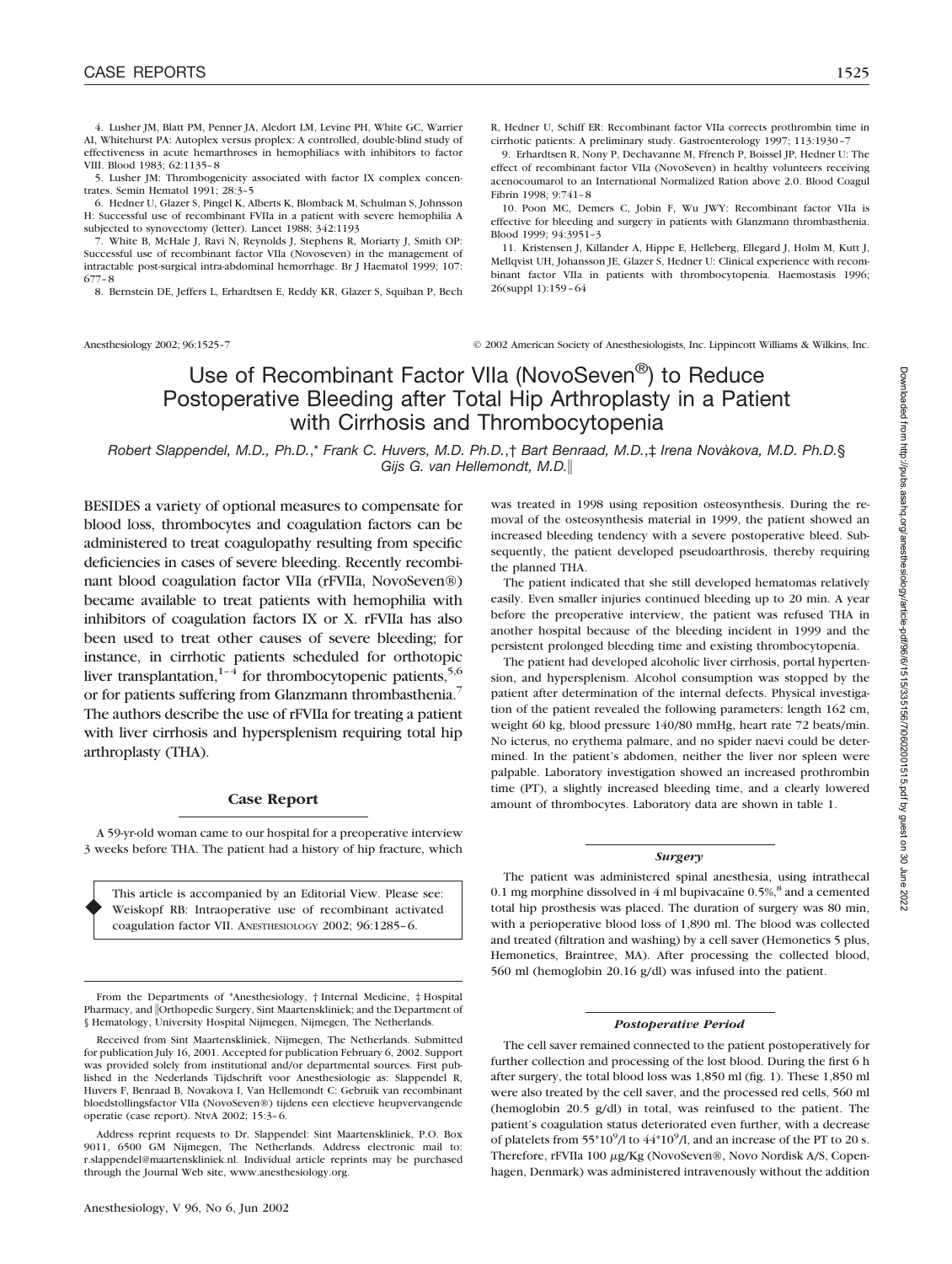|                                   | Preoperative<br>Interview | Immediately<br>Postoperative | 4 h after<br>Surgery | Day 1 | Day 2 | Day 4 | Normal Values |
|-----------------------------------|---------------------------|------------------------------|----------------------|-------|-------|-------|---------------|
| $Hb$ (g/dl)                       | 14.2                      | 8.8                          | 9.9                  | 8.8   | 9.0   | 8.6   | $12 - 16$     |
| $Ht$ ( $I/I$ )                    | 0.44                      | 0.28                         | 0.31                 | 0.27  | 0.28  | 0.27  | $0.36 - 0.46$ |
| Thrombocytes (10 <sup>9</sup> /l) | 67                        | 54                           | 44                   | 43    | 46    | 68    | 150-400       |
| APTT (s)                          | nd                        | 44                           | 35                   | 37    | 43    | 34    | $26 - 36$     |
| PT(s)                             | 18                        | 22                           | 20                   | 17    | 26    | 16    | $12 - 14$     |
| Fibrinogen (g/l)                  | 3.7                       | 2.0                          | 1.8                  | 1.9   | 2.5   | 3.2   | $2.0 - 4.0$   |
| Bleeding time (min)               | 11                        | nd                           | nd                   | nd    | nd    | nd    | $0 - 9$       |

#### **Table 1. Laboratory Results**

 $nd = not done$ .

of thrombocytes. After rFVIIa administration, the total amount of blood lost *via* the drain was 670 ml during the subsequent 11 h (fig. 1). Postoperative bleeding completely ceased 18 h postoperatively, requiring no further intervention.

## **Discussion**

Recombinant factor VIIa forms a complex with tissue factor (TF) that is present in the wound bed, and thereby acts as a catalyst of local blood coagulation. This explains the excellent efficacy of rFVIIa in patients with hemophilia A or B suffering from inhibitors against FVIII or FIX, respectively. TF is a membrane-bound glycoprotein that is expressed on cells in the subendothelium. Tissue injury disrupts the endothelial cell barrier that normally separates TF-expressing cells from the circulating blood, thereby directly exposing TF to circulating blood, resulting in the high affinity binding of RFVIIa. The TF/RFVIIa complex activates FX to Fxa, leading to the generation of thrombin (FIIa) and subsequent fibrin formation. In healthy nonhemophiliacs this thrombin generation leads to the activation of cofactors V and VIII, as well as to the accumulation of activated thrombocytes at the site of injury.



**Fig. 1. Graphical presentation of blood loss after surgery.**

Administering rFVIIa to patients with liver cirrhosis, thrombocytopenia, or reduced thrombocyte function may result in additional thrombin generation on the phospholipid surface of activated thrombocytes. Since thrombin generation is one of the most powerful existing activators of thrombocytes, the additional rFVIIainduced thrombin generation might compensate for the reduced amount of thrombocytes available and the associated decreased thrombin generation.<sup>5,6,9,10</sup> Furthermore, a bolus injection of rFVIIa generates a local burst of thrombin, which subsequently results in the activation of thrombin-activatable fibrinolysis inhibitor (TAFI). TAFI is activated by high concentrations of thrombin.<sup>11</sup> Activated TAFI down-regulates fibrinolysis by cleaving C-terminal lysine and arginine residues from partially degraded fibrin $12$  These lysine and arginine residues are essential cofactors in tissue-type plasminogen activator (t-PA) mediated fibrinolysis.

Recombinant FVIIa is not antigenic and does not carry the potential for transmission of disease. However, the current cost of  $rFVIIa$ , in a dose of 100  $\mu$ g/kg, is approximately € 3,000 -3,800 (\$2,668 - \$3,430) per patient. The risks of allogenic blood transfusions are associated with incremental hospital costs. In a recently published study these additional costs were estimated to be \$1,000– \$1,500 per unit of blood transfused.<sup>13</sup>

### **References**

1. Bernstein DE, Jeffers L, Erhardtsen E, Reddy KR, Glazer S, Squiban P, Bech R, Hedner U, Schiff ER: Recombinant factor VIIa corrects prothrombin time in cirrhotic patients: A preliminary study. Gastroenterology 1997; 113:1930–7

2. Bernstein D: Effectiveness of the recombinant factor VIIa in patients with the coagulopathy of advanced child's B and C cirrhosis. Semin Thromb Hemost 2000; 26:437–8

3. Hendriks HG, Meijer K, de Wolf JT, Klompmaker IJ, Porte RJ, de Kam PJ, Hagenaars AJ, Melsen T, Slooff MJ, van der Meer J: Reduced transfusion requirements by recombinant factor VIIa in orthotopic liver transplantation: A pilot study. Transplantation 2001; 71:402–5

4. Papatheodoridis GV, Chung S, Keshav S, Pasi J, Burroughs AK: Correction of both prothrombin time and primary haemostasis by recombinant factor VII during therapeutic alcohol injection of hepatocellular cancer in liver cirrhosis. J Hepatol 1999; 31:747–50

5. Kristensen J, Killander A, Hippe E, Helleberg C, Ellegard J, Holm M, Kutti J, Mellqvist UH, Johansson JE, Glazer S, Hedner U: Clinical experience with recombinant factor VIIa in patients with thrombocytopenia. Haemostasis 1996; 26(suppl 1):159–64

6. Meijer K, de Graaff WE, Daenen SM, van der Meer J: Successful treatment of massive hemoptysis in acute leukemia with recombinant factor VIIa. Arch Intern Med. 2000; 160:2216–17

7. Poon MC, Demers C, Jobin F, Wu JW: Recombinant factor VIIa is effective